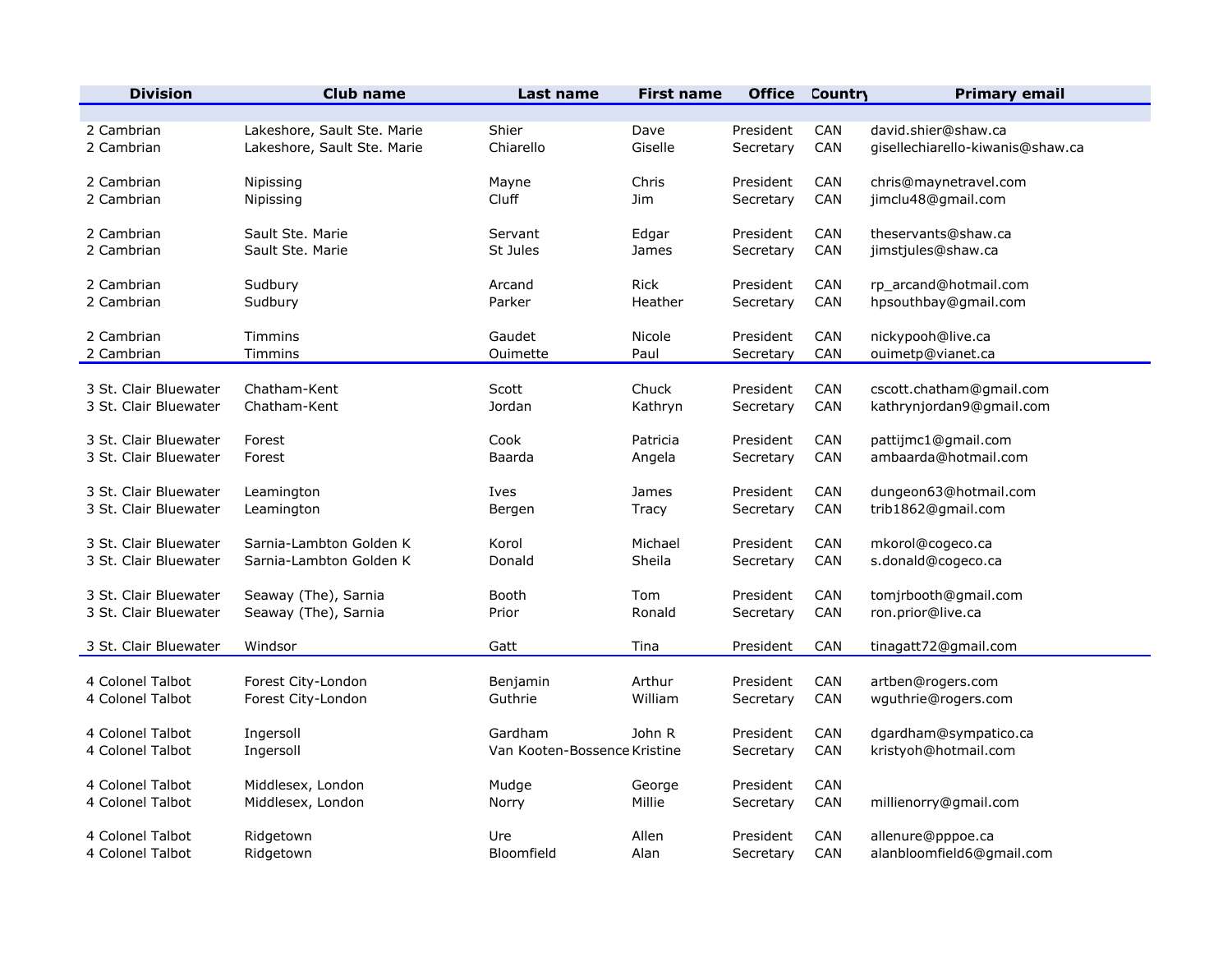| 4 Colonel Talbot                 | Rodney                     | Pearson           | Devin             | President              | CAN        | pearsode@gmail.com                                   |
|----------------------------------|----------------------------|-------------------|-------------------|------------------------|------------|------------------------------------------------------|
| 4 Colonel Talbot                 | Rodney                     | Abram             | Ron               | Secretary              | CAN        | rabram@rogers.com                                    |
| 4 Colonel Talbot                 | St. Thomas Golden K        | <b>Bolt</b>       | <b>Brian</b>      | President              | CAN        | lightningbolt@rogers.com                             |
| 4 Colonel Talbot                 | St. Thomas Golden K        | McBRIDE           | <b>JACK</b>       | Secretary              | CAN        | jemcbride@rogers.com                                 |
| 4 Colonel Talbot                 | West Lorne                 | Patterson         | James             | President              | CAN        | mungo1948@gmail.com                                  |
| 4 Colonel Talbot                 | West Lorne                 | Liepmann          | Winfrid           | Secretary              | CAN        | win_mary.liepmann@sympatico.ca                       |
| 5 Black Walnut                   | <b>Brantford</b>           | Godwaldt          | Crystal           | President              | CAN        | crystal.godwaldt@bchsys.org                          |
| 5 Black Walnut                   | <b>Brantford</b>           | MacLean           | Robert            | Secretary              | CAN        | bob.maclean@rogers.com                               |
|                                  |                            |                   |                   |                        |            |                                                      |
| 5 Black Walnut                   | Cambridge                  | Kropf             | James             | President              | <b>CAN</b> | ckbc@rogers.com                                      |
| 5 Black Walnut                   | Cambridge                  | Fach              | Ruth              | Secretary              | CAN        | ruth.fach@sympatico.ca                               |
| 5 Black Walnut                   | Cameron Heights, Kitchener | Carr              | Weldon            | President              | CAN        | weldoncarr@bell.net                                  |
| 5 Black Walnut                   | Cameron Heights, Kitchener | Wilson            | John              | Secretary              | CAN        | jwilsonalliance@sympatico.ca                         |
|                                  |                            |                   |                   |                        |            |                                                      |
| 5 Black Walnut                   | Elmira                     | Chapman           | John              | President              | CAN        | jchapm1081@rogers.com                                |
| 5 Black Walnut                   | Elmira                     | Wagner            | Ronald            | Secretary              | CAN        | ron_wagner@bell.net                                  |
| 5 Black Walnut                   | Festival City, Stratford   | Moorehead         | Kenneth           | President              | CAN        | kmoor85@gmail.com                                    |
| 5 Black Walnut                   | Festival City, Stratford   | Fischer           | Ronald            | Secretary              | CAN        | fischer.40@rogers.com                                |
|                                  |                            |                   |                   |                        |            |                                                      |
| 5 Black Walnut                   | Grand River, Brantford     | MacKenzie         | Randy             | President              | CAN        | randy_mackenzie@hotmail.com                          |
| 5 Black Walnut                   | Guelph                     | Bacon             | Janice            | President              | CAN        | janice.bacon@cibc.ca                                 |
| 5 Black Walnut                   | Guelph                     | Carkner           | Patricia          | Secretary              | CAN        | jonanddavidsmom@hotmail.com                          |
|                                  |                            |                   |                   |                        |            |                                                      |
| 5 Black Walnut                   | Kitchener-Waterloo         | Alexanian         | Janice            | President              | <b>CAN</b> | zatanique@hotmail.com                                |
| 5 Black Walnut                   | Kitchener-Waterloo         | Des Cotes         | Shelley           | Secretary              | CAN        | sdescotes@rogers.com                                 |
|                                  |                            |                   |                   |                        |            |                                                      |
| 5 Black Walnut<br>5 Black Walnut | Paris-Brant<br>Paris-Brant | McDonell<br>Hurst | Jane<br>Christine | President<br>Secretary | CAN<br>CAN | janemariemcdonell@gmail.com<br>Churst5009@rogers.com |
|                                  |                            |                   |                   |                        |            |                                                      |
| 5 Black Walnut                   | Stratford                  | MacLennan         | David             | President              | CAN        | stratmac@icloud.com                                  |
| 5 Black Walnut                   | Stratford                  | Edge              | Thomas            | Secretary              | CAN        | edgetom@gmail.com                                    |
|                                  |                            |                   |                   |                        |            |                                                      |
| 6 Golden Horseshoe               | <b>Hamilton East</b>       | Moniz             | Imaculada         | President              | CAN        | imaculadam@me.com                                    |
| 6 Golden Horseshoe               | <b>Hamilton East</b>       | Gaudet            | Andre             | Secretary              | CAN        | andregaudet33@gmail.com                              |
| 6 Golden Horseshoe               | Oakville                   | <b>Shantz</b>     | Ronald            | President              | CAN        | ron@frontlineoutreach.ca                             |
| 6 Golden Horseshoe               | Oakville                   | Chester           | James             | Secretary              | CAN        | jamesmchester@gmail.com                              |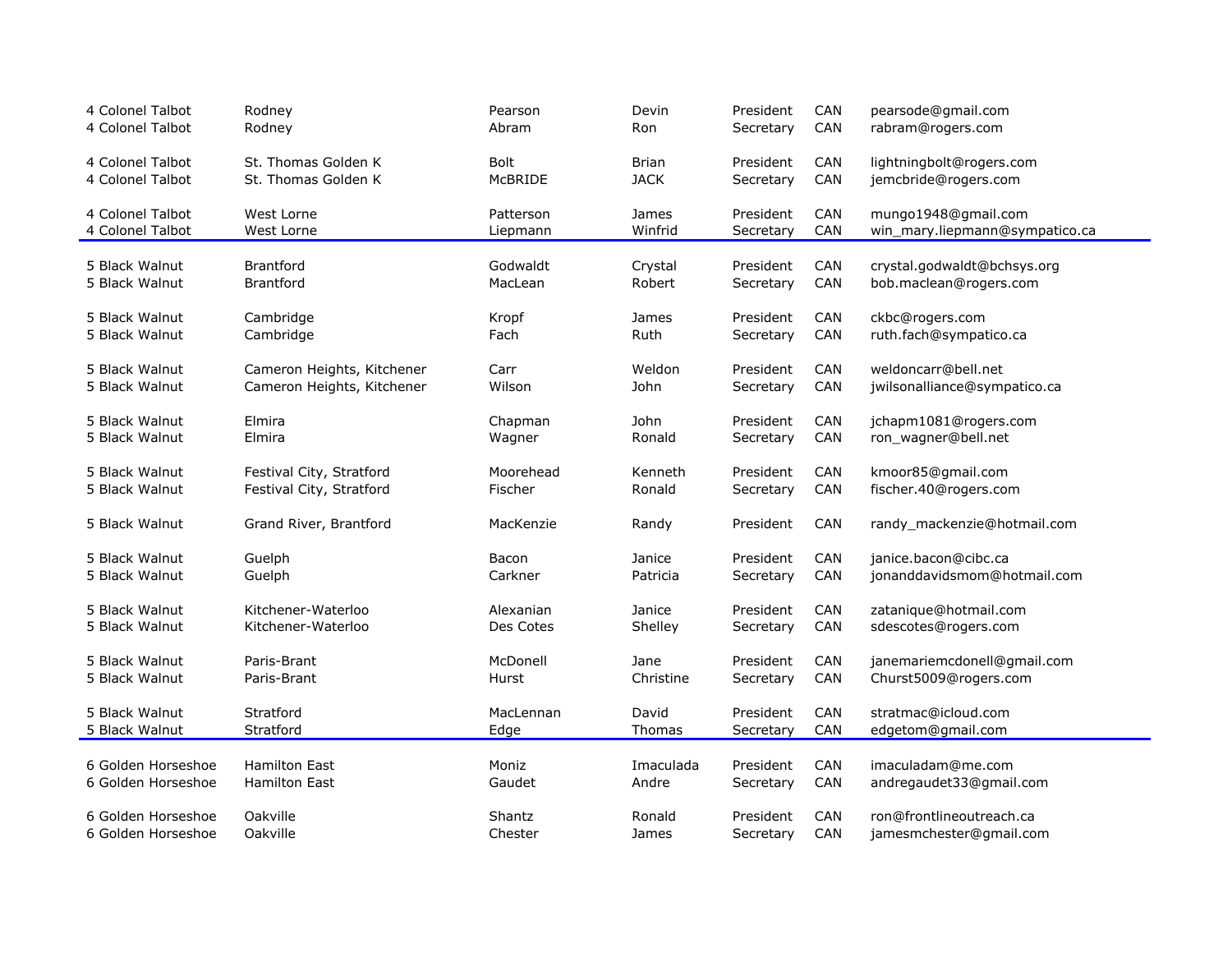| 6 Golden Horseshoe | St. Catharines              | Romeo             | Bob         | President | CAN        | bob@goodwillniagara.com            |
|--------------------|-----------------------------|-------------------|-------------|-----------|------------|------------------------------------|
| 6 Golden Horseshoe | St. Catharines              | Rempel            | Abraham     | Secretary | <b>CAN</b> | ARKiwanis@cogeco.ca                |
| 6 Golden Horseshoe | Stamford                    | Wheeler           | Dave        | President | <b>CAN</b> | davewheeler54@gmail.com            |
| 6 Golden Horseshoe | Stamford                    | Graham            | Jenny       | Secretary | CAN        | jennykiwanis@gmail.com             |
| 6 Golden Horseshoe | Welland                     | Pelette           | David       | President | <b>CAN</b> | dave.pelette@niagararegion.ca      |
| 6 Golden Horseshoe | Welland                     | Hanns             | Stephen     | Secretary | <b>CAN</b> | shanns@cogeco.ca                   |
| 6 Golden Horseshoe | West Lincoln                | Willis            | Dave        | President | <b>CAN</b> | danddwillis@gmail.com              |
| 6 Golden Horseshoe | West Lincoln                | Packham           | Bev         | Secretary | <b>CAN</b> | bpackham32@gmail.com               |
| 8 Huronia          | Barrie                      | McDermid          | Douglas     | President | <b>CAN</b> | poppadoug@rogers.com               |
| 8 Huronia          | Barrie Golden K             | Rodger            | Peter G     | President | <b>CAN</b> | peter.rodger@bell.net              |
| 8 Huronia          | Barrie Golden K             | Drury             | Charles     | Secretary | CAN        | n.c.drury@sympatico.ca             |
| 8 Huronia          | Huntsville Muskoka          | <b>Robbins</b>    | Brittany    | President | <b>CAN</b> | brittrobbins2000@yahoo.ca          |
| 8 Huronia          | Huntsville Muskoka          | <b>Brooks</b>     | Richard     | Secretary | CAN        | rlbrooks.associates@gmail.com      |
| 8 Huronia          | Meaford                     | <b>Breadner</b>   | Randy       | President | <b>CAN</b> | breadkimrandy@yahoo.ca             |
| 8 Huronia          | Meaford                     | Challis           | Wayne       | Secretary | <b>CAN</b> | waynejsc@sympatico.ca              |
| 8 Huronia          | Orillia                     | Larsen            | Fred        | President | <b>CAN</b> | fredlarsen@xplornet.com            |
| 8 Huronia          | Orillia                     | North             | David       | Secretary | <b>CAN</b> | dave@truenorthwealth.ca            |
| 8 Huronia          | Owen Sound                  | Kobryn            | Michelle    | President | <b>CAN</b> | michellekobryn@sympatico.ca        |
| 8 Huronia          | Owen Sound                  | Sobie             | Tim         | Secretary | CAN        | fisherpeakcontracting@gmail.com    |
| 9 Maple Leaf       | <b>Brampton</b>             | Macinnis          | Karla       | President | <b>CAN</b> | karla.macinnis@rogers.com          |
| 9 Maple Leaf       | <b>Brampton</b>             | Sabourin          | Louise      | Secretary | <b>CAN</b> | louise.sabourin@investorsgroup.com |
| 9 Maple Leaf       | Casa Loma, Toronto          | Coccimiglio       | Francesco   | President | <b>CAN</b> | fcoccimiglio66@gmail.com           |
| 9 Maple Leaf       | Casa Loma, Toronto          | Mahendrarasa      | Rishanthini | Secretary | <b>CAN</b> | kiwanisclub.casaloma@gmail.com     |
| 9 Maple Leaf       | East York                   | Trimble           | Mary        | President | <b>CAN</b> | maryellen_trimble@yahoo.ca         |
| 9 Maple Leaf       | East York                   | Barriage          | Betty       | Secretary | <b>CAN</b> | bbsecretary@rogers.com             |
| 9 Maple Leaf       | Filipino Metro, Toronto     | Marcelo           | Jose        | President | <b>CAN</b> | joemarcelo49@gmail.com             |
| 9 Maple Leaf       | Filipino Metro, Toronto     | <b>Burguillos</b> | Terry       | Secretary | CAN        | teresita.burguillos@gmail.com      |
| 9 Maple Leaf       | Flower City (The), Brampton | McArthur          | Roderick    | President | <b>CAN</b> | rorymca2000@yahoo.ca               |
| 9 Maple Leaf       | Flower City (The), Brampton | Galloway          | Linda       | Secretary | <b>CAN</b> | leagalloway@rogers.com             |
| 9 Maple Leaf       | Kingsway Humber             | Fleischman        | Robert      | President | <b>CAN</b> | uncle.bo@sympatico.ca              |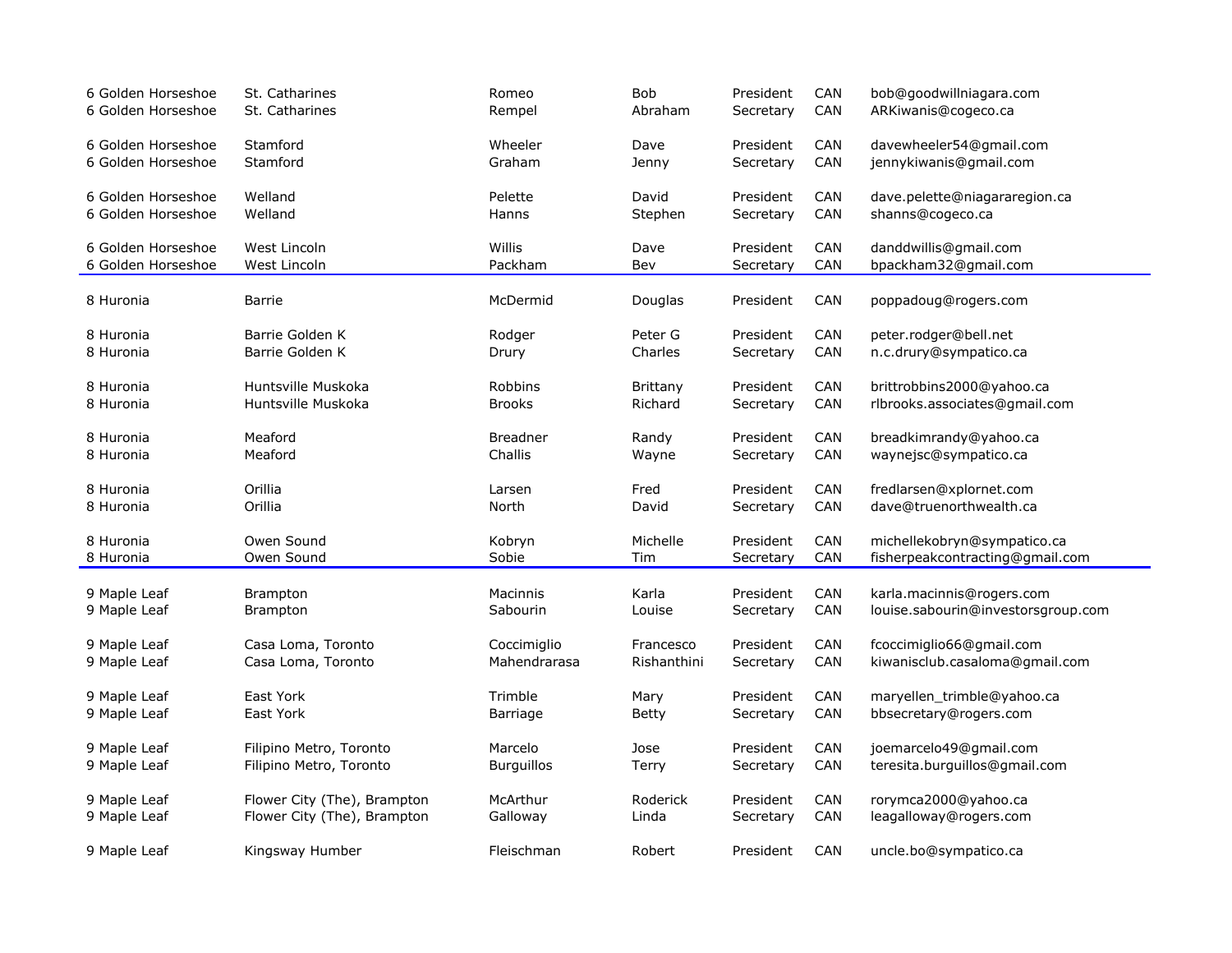| 9 Maple Leaf  | Kingsway Humber              | Knight         | Horace    | Secretary | <b>CAN</b> | knight.associates@rogers.com   |
|---------------|------------------------------|----------------|-----------|-----------|------------|--------------------------------|
| 9 Maple Leaf  | Mississauga South            | <b>Bushell</b> | David     | President | <b>CAN</b> | dbushell14@gmail.com           |
| 9 Maple Leaf  | Mississauga South            | <b>Jenkins</b> | Ronald    | Secretary | CAN        | rgjenks@mac.com                |
| 9 Maple Leaf  | Riverdale, Toronto           | Sneyd          | Barbara   | President | CAN        | greenpol@bell.net              |
| 9 Maple Leaf  | Riverdale, Toronto           | Green          | Pauline   | Secretary | CAN        |                                |
| 9 Maple Leaf  | Toronto                      | Lyle           | Laurie    | President | CAN        | laurie.lyle@rogers.com         |
| 9 Maple Leaf  | Toronto                      | Figura         | Peter     | Secretary | CAN        | peter.figura@torontokiwanis.ca |
| 9 Maple Leaf  | <b>Toronto Caribbean</b>     | Simmonds       | Hugh      | President | CAN        | huanthoni@live.com             |
| 9 Maple Leaf  | <b>Toronto Caribbean</b>     | Edmonson       | Carl      | Secretary | <b>CAN</b> | carl.edmonson@yahoo.com        |
| 10 Pine Ridge | Oshawa-Durham A.M.           | Amos           | Bob C     | President | CAN        | r.amos@sympatico.ca            |
| 10 Pine Ridge | Oshawa-Durham A.M.           | Foote          | Kathy     | Secretary | CAN        | tkfoote@sympatico.ca           |
| 10 Pine Ridge | Peterborough                 | Irwin          | David     | President | CAN        | davidsellsre1@gmail.com        |
| 10 Pine Ridge | Peterborough                 | Sargent        | Donald    | Secretary | CAN        | donsargent@sympatico.ca        |
| 10 Pine Ridge | Scott'S Plains, Peterborough | McNaught       | AJ        | President | <b>CAN</b> | ajmcnaughtms@hotmail.com       |
| 10 Pine Ridge | Scott'S Plains, Peterborough | McLeod         | Gregory   | Secretary | CAN        | greg.mcleod@yahoo.ca           |
| 10 Pine Ridge | Sydenham, Oshawa             | Martin         | Paul      | President | <b>CAN</b> | paulrmartin45@gmail.com        |
| 10 Pine Ridge | Sydenham, Oshawa             | Hercia         | Donald    | Secretary | CAN        | tripleh@rogers.com             |
| 10 Pine Ridge | Westmount, Oshawa            | Koziar         | Andrew    | President | <b>CAN</b> | akoziar@gmail.com              |
| 10 Pine Ridge | Westmount, Oshawa            | Gordon         | Gary      | Secretary | CAN        | gusgord1@gmail.com             |
| 11 Loyalist   | <b>Belleville</b>            | Hare           | Ronald    | President | <b>CAN</b> | ronghare@gmail.com             |
| 11 Loyalist   | <b>Belleville</b>            | Hawman         | Edmund    | Secretary | <b>CAN</b> | edhawman@gmail.com             |
| 11 Loyalist   | Kente, Trenton               | <b>Bowers</b>  | Doreen    | President | CAN        | doreen.bowers6@gmail.com       |
| 11 Loyalist   | Kente, Trenton               | <b>Bowers</b>  | Paul      | Secretary | CAN        | paulie@bell.net                |
| 11 Loyalist   | Kingston                     | <b>Bishop</b>  | William J | President | <b>CAN</b> | bill.bishop@bellnet.ca         |
| 11 Loyalist   | Kingston                     | Tinline        | Rowland   | Secretary | CAN        | rrtinline@gmail.com            |
| 11 Loyalist   | Madoc                        | Chamberlain    | Jim       | President | CAN        | chamberlain.heating@gmail.com  |
| 11 Loyalist   | Madoc                        | Gunning        | Emma      | Secretary | CAN        | emma.gunning@hotmail.com       |
| 11 Loyalist   | Picton                       | Margueratt     | Sally     | President | CAN        | sallymargueratt@yahoo.ca       |
| 11 Loyalist   | Picton                       | Smith          | Michael   | Secretary | <b>CAN</b> | mikewsmithster@gmail.com       |
| 11 Loyalist   | Trenton                      | Parker         | Gregory   | President | CAN        | gparker@baldwinlaw.ca          |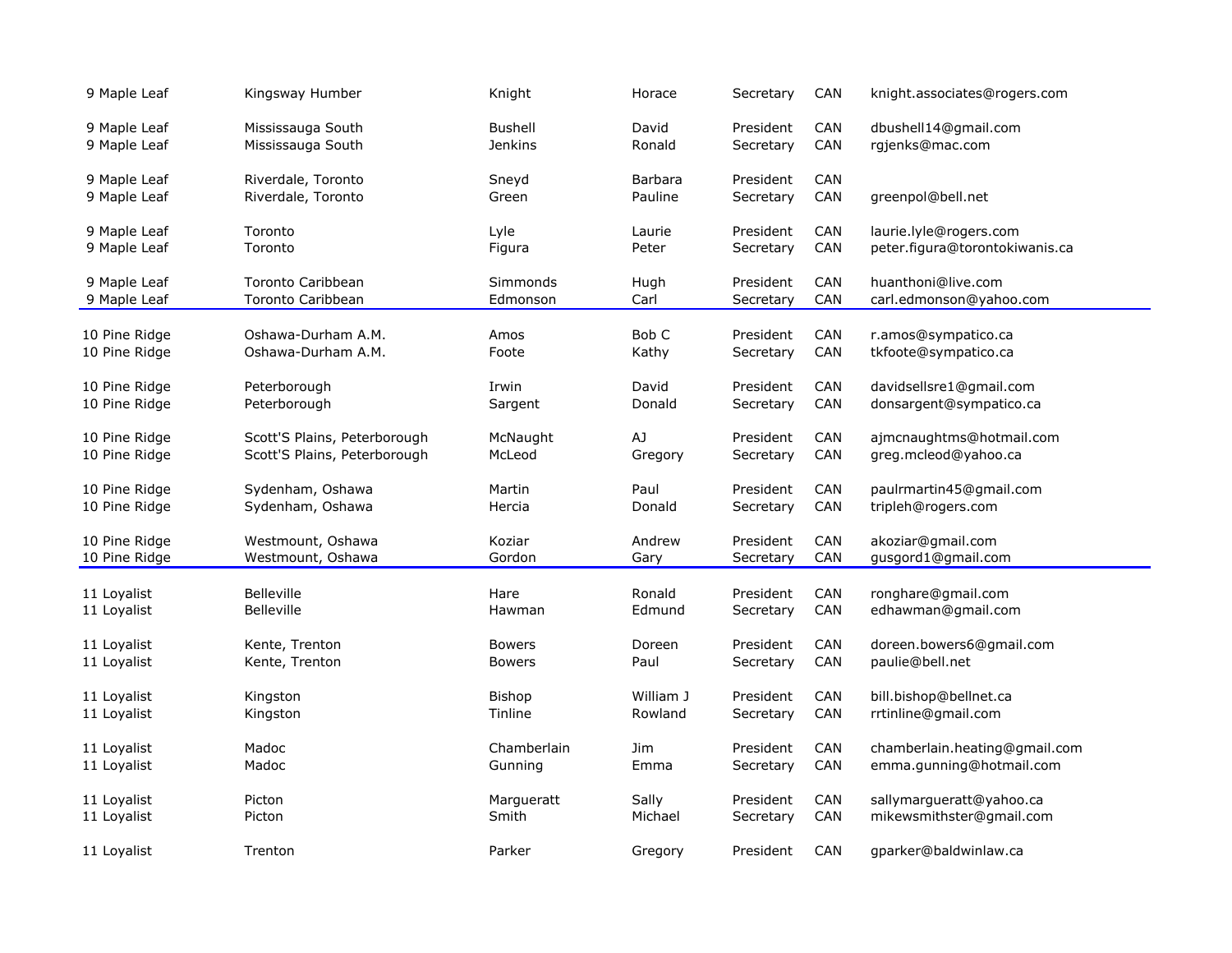| 11 Loyalist                | Trenton                   | Jaehn-Kreibaum   | Christian  | Secretary              | <b>CAN</b> | christian.jaehn-kreibaum@raymondjames.c        |
|----------------------------|---------------------------|------------------|------------|------------------------|------------|------------------------------------------------|
| 11 Loyalist<br>11 Loyalist | Tweed<br>Tweed            | Mack<br>McNeil   | Doug<br>Al | President<br>Secretary | CAN<br>CAN | ndougmack@gmail.com<br>ajmcneiltweed@gmail.com |
| 12 Golden Triangle         | Bytown                    | Krepczynski      | Stefan     | President              | CAN        | stefan@capitalmortgages.com                    |
| 12 Golden Triangle         | Bytown                    | Jasinski         | Anna       | Secretary              | CAN        | anna69jasinski@gmail.com                       |
| 12 Golden Triangle         | Cornwall                  | Wellman          | Shirley    | President              | CAN        | maewell1@sympatico.ca                          |
| 12 Golden Triangle         | Cornwall                  | McNish           | Donna      | Secretary              | CAN        | dmcnish1@cogeco.ca                             |
| 12 Golden Triangle         | Kanata-Stittsville        | Kneebone         | Glynn      | President              | <b>CAN</b> |                                                |
| 12 Golden Triangle         | Kanata-Stittsville        | Rossy            | Philip     | Secretary              | CAN        | phil.rossy@rogers.com                          |
| 12 Golden Triangle         | Orleans                   | Hebert           | Darlene    | President              | <b>CAN</b> | darlene@sce.carleton.ca                        |
| 12 Golden Triangle         | Orleans                   | O'Connor         | Ted        | Secretary              | CAN        | donnaoconnor2010@hotmail.com                   |
| 12 Golden Triangle         | Ottawa                    | O'Neill          | Mark       | President              | <b>CAN</b> | mark.oneill@civilisations.ca                   |
| 12 Golden Triangle         | Ottawa                    | Acreman          | Graham     | Secretary              | CAN        | ritaharper@ottawakiwanis.org                   |
| 12 Golden Triangle         | Rideau, Ottawa            | Puskas           | Jim        | President              | <b>CAN</b> | james_puskas@hotmail.com                       |
| 12 Golden Triangle         | Rideau, Ottawa            | <b>Barton</b>    | Karen      | Secretary              | CAN        | karenbarton53@gmail.com                        |
| 12 Golden Triangle         | Riverside of Ottawa       | Dashney          | Ralph      | President              | CAN        | ralph.dashney@gmail.com                        |
| 12 Golden Triangle         | Riverside of Ottawa       | Clifford-Dashney | Linda      | Secretary              | CAN        | linda_ralph@sympatico.ca                       |
| 13 Ottawa Valley           | Barrhaven/Riverside South | Tweedie          | Ralph      | President              | CAN        | tweedier@bell.net                              |
| 13 Ottawa Valley           | Goulbourn                 | Egan             | John       | President              | CAN        | motornut@hotmail.com                           |
| 13 Ottawa Valley           | Goulbourn                 | Vandenberg       | John       | Secretary              | CAN        | john.jvdberg@gmail.com                         |
| 13 Ottawa Valley           | Manotick                  | Coulombe         | Gary       | President              | CAN        | advert@bellnet.ca                              |
| 13 Ottawa Valley           | Manotick                  | Coates           | Richard    | Secretary              | CAN        | manotick@ca.inter.net                          |
| 13 Ottawa Valley           | Nepean                    | Clark            | Gordon     | President              | <b>CAN</b> | gordonclark@bell.net                           |
| 13 Ottawa Valley           | Nepean                    | Crutchlow        | Wayne      | Secretary              | CAN        | wcrutchlow608@rogers.com                       |
| 13 Ottawa Valley           | Ottawa West               | <b>Beaufort</b>  | Faye       | President              | <b>CAN</b> | fbeaufort@bell.net                             |
| 13 Ottawa Valley           | Ottawa West               | Barr             | Germaine   | Secretary              | CAN        | gerbar@videotron.ca                            |
| 13 Ottawa Valley           | Pembroke                  | Steinke          | Roger      | President              | <b>CAN</b> | krs1@sympatico.ca                              |
| 13 Ottawa Valley           | Pembroke                  | Lauder           | Robert     | Secretary              | CAN        | robertlauder77@gmail.com                       |
| 13 Ottawa Valley           | Perth-On-Tay              | Anderson         | Philip     | President              | <b>CAN</b> | anderpg13@hotmail.com                          |
| 13 Ottawa Valley           | Perth-On-Tay              | Ekdom            | Margaret   | Secretary              | CAN        | ekdomdelorme@hotmail.com                       |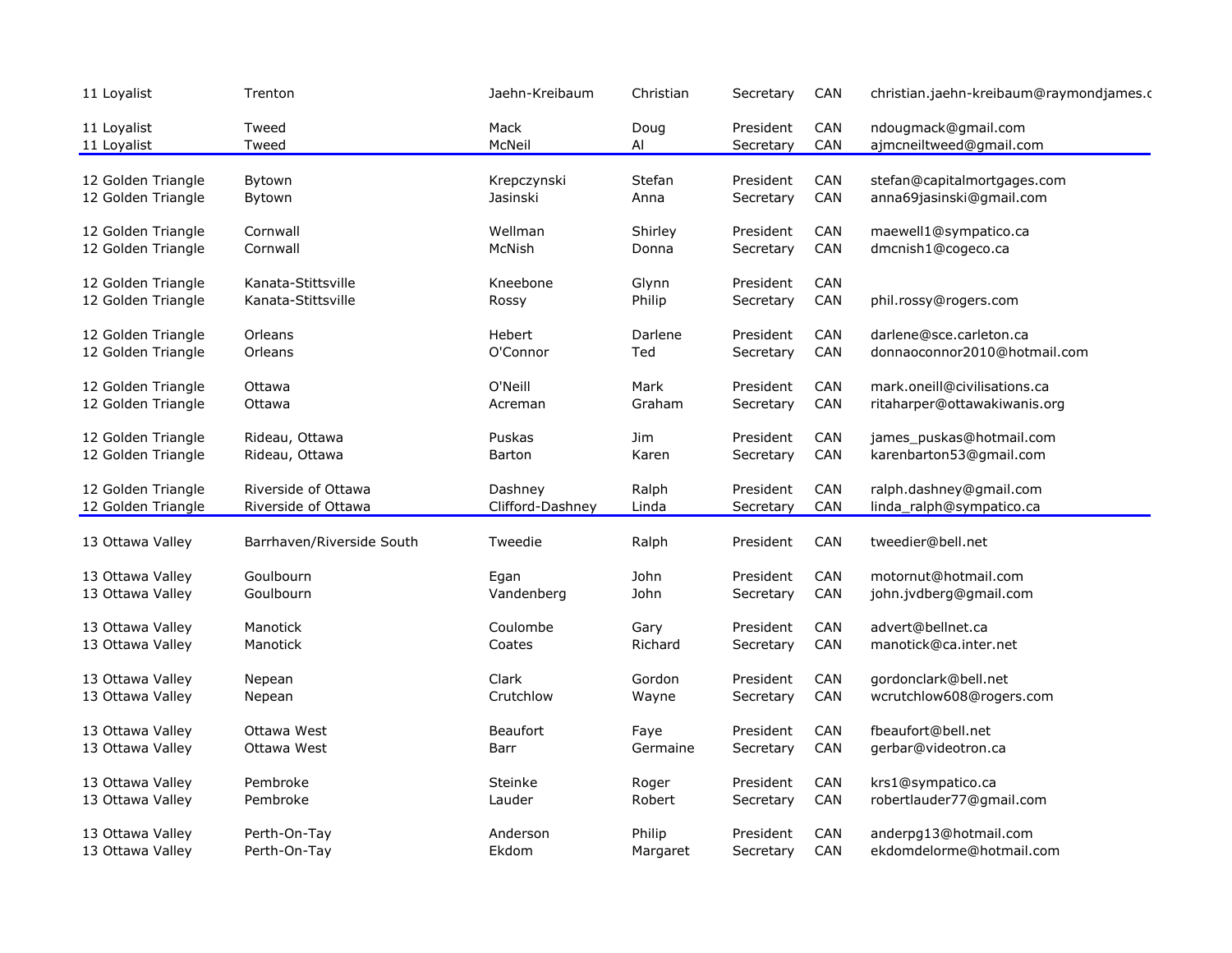| 13 Ottawa Valley<br>13 Ottawa Valley | Sage of Ottawa<br>Sage of Ottawa | Foster<br>Montgomery | Joseph<br>Thomas         | President<br>Secretary | CAN<br>CAN | Joe01Foster@gmail.com<br>by853@ncf.ca |
|--------------------------------------|----------------------------------|----------------------|--------------------------|------------------------|------------|---------------------------------------|
| 14 Ville Marie                       | Granby                           | <b>Drolet</b>        | Michael                  | President              | CAN        | mcdmrktg@videotron.ca                 |
| 14 Ville Marie                       | Granby                           | Delorme              | David                    | Secretary              | CAN        | david.delorme@videotron.ca            |
| 14 Ville Marie                       | Lakeshore, Montreal              | Aubert               | Christian                | President              | CAN        | caubert@aubertfinanciere.com          |
| 14 Ville Marie                       | Lakeshore, Montreal              | Baggoo               | Haydn                    | Secretary              | CAN        | hbaggoo@gmail.com                     |
| 14 Ville Marie                       | St. Eustache                     | Yargeau              | Normand                  | President              | <b>CAN</b> | yargeaunormand@qc.alva.com            |
| 14 Ville Marie                       | Val D'Or                         | Lewicki              | Steven                   | President              | <b>CAN</b> | steven@gilbertetassocies.ca           |
| 14 Ville Marie                       | Val D'Or                         | Beauchêne Mey        | Steven                   | Secretary              | CAN        | steven@constructionbeauchene.com      |
| 16 Alouette                          | Drummondville                    | Henri                | David                    | President              | <b>CAN</b> | dhenri@allianceavs.ca                 |
| 16 Alouette                          | Drummondville                    | <b>Bouchard</b>      | Daniel                   | Secretary              | CAN        | dbouchard@dbea.ca                     |
| 16 Alouette                          | La Jacques-Cartier               | Martineau            | Marcel                   | President              | <b>CAN</b> | martineau_m@videotron.ca              |
| 16 Alouette                          | La Jacques-Cartier               | Nadeau               | Daniel                   | Secretary              | CAN        | nadeau_dan1@hotmail.com               |
| 16 Alouette                          | Quebec                           | Ferreras             | Nathalie                 | President              | <b>CAN</b> | nathalie.ferreras@hotmail.com         |
| 16 Alouette                          | Quebec                           | Simard               | Marie-Chantale Secretary |                        | CAN        | msimard@ctsd.ca                       |
| 16 Alouette                          | Ste Marie-De-Beauce              | Routhier             | <b>Brigitte</b>          | President              | CAN        | routhierb@hotmail.com                 |
| 16 Alouette                          | Ste Marie-De-Beauce              | Vaillancourt         | Francois                 | Secretary              | CAN        | frvaillancourt@axion.ca               |
| 16 Alouette                          | St-Georges-de-Beauce             | Bureau               | Marie-Ève                | President              | <b>CAN</b> | m-e.b20@hotmail.com                   |
| 16 Alouette                          | St-Georges-de-Beauce             | Vaillancourt         | Francois                 | Secretary              | CAN        | frvaillancourt@axion.ca               |
| 16 Alouette                          | <b>Thetford Mines</b>            | <b>Brossard</b>      | Jolyne                   | President              | <b>CAN</b> | jobross@hotmail.com                   |
| 16 Alouette                          | <b>Thetford Mines</b>            | LESSARD              | Jean-François            | Secretary              | CAN        | jean-francois.lessard@bnc.ca          |
| 16 Alouette                          | <b>Trois Rivières</b>            | Thibeault            | Caroline                 | President              | CAN        | c.thibeau@outlook.com                 |
| 16 Alouette                          | Trois Rivières                   | Pérusse              | Denis                    | Secretary              | CAN        | kiwanistroisrivieres@gmail.com        |
| 17 Laurentides                       | Alma                             | Guay                 | Samuel                   | President              | CAN        | sguay@groupegtg.ca                    |
| 17 Laurentides                       | Alma                             | <b>Bradette</b>      | Eric                     | Secretary              | CAN        | secretaire@kiwanisalma.qc.ca          |
| 17 Laurentides                       | Chibougamau                      | Pelletier            | Pierre                   | President              | CAN        | pierrepelletier@hotmail.ca            |
| 17 Laurentides                       | Chicoutimi                       | <b>Boivin</b>        | Jean                     | President              | <b>CAN</b> | jeanboivinjb@yahoo.ca                 |
| 17 Laurentides                       | Chicoutimi                       | Gaudreault           | Herve                    | Secretary              | <b>CAN</b> | lettrage.exp@videotron.ca             |
| 17 Laurentides                       | Jonquiere                        | Claveau              | Eric                     | President              | CAN        | eric@claveauetfils.com                |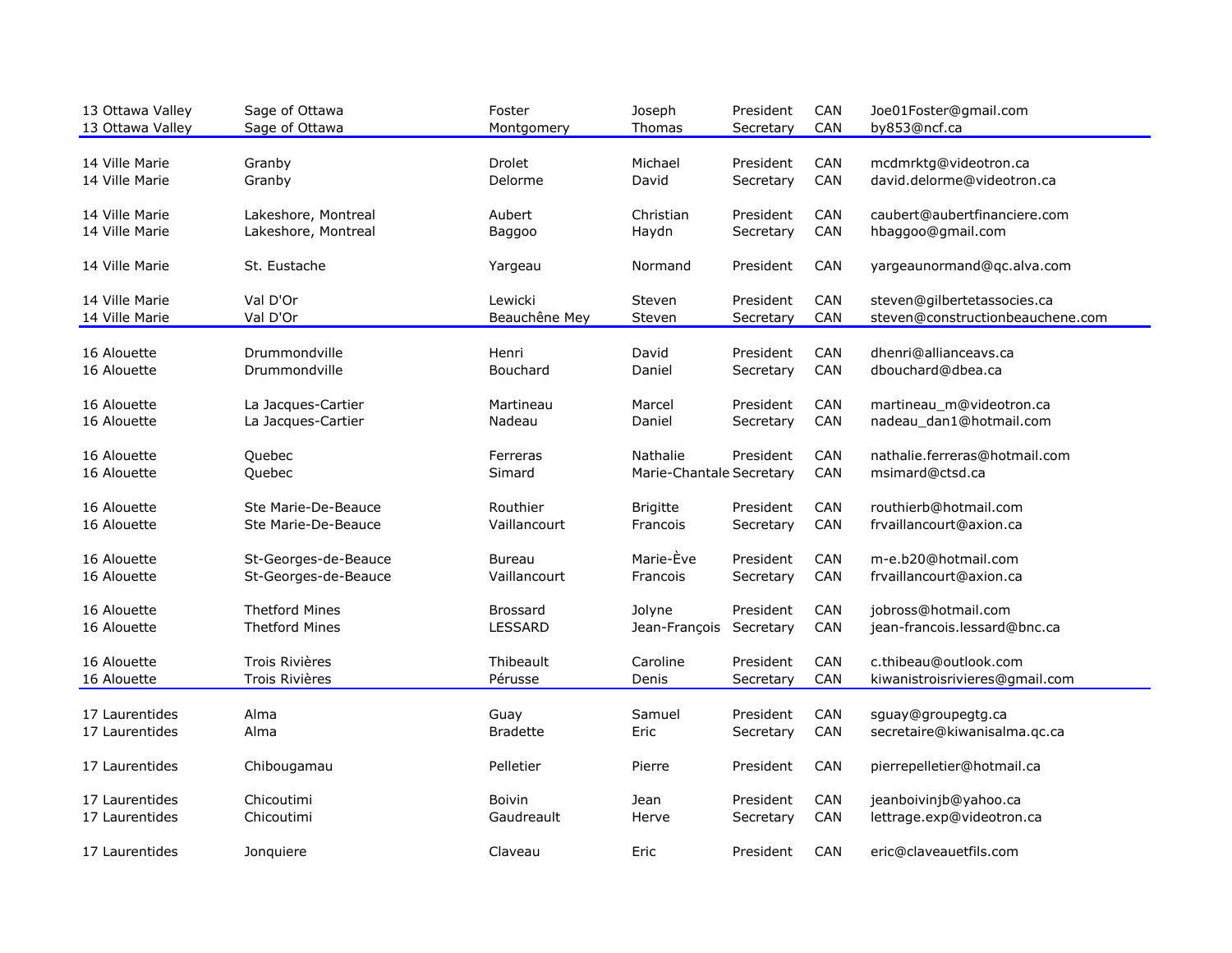| 17 Laurentides | Jonquiere                | Gagnon         | Marie-Philippe Secretary |           | CAN        | mariephilippe.gagnon@cldconstruction.ca          |
|----------------|--------------------------|----------------|--------------------------|-----------|------------|--------------------------------------------------|
| 17 Laurentides | La Baie des Ha Ha        | Tremblay       | Mathieu                  | President | CAN        | mtremblay@chiassonthomas.com                     |
| 17 Laurentides | La Baie des Ha Ha        | Morin          | Béenedict                | Secretary | CAN        | benedict.morin@bistrocafesummum.com              |
| 17 Laurentides | Lac St-Jean Est          | Desmeules      | Joe Annie                | President | CAN        | joe.annie.desmeules@mallette.ca                  |
| 17 Laurentides | Lac St-Jean Est          | Harvey         | Josianne                 | Secretary | CAN        | josianneharvey@hotmail.com                       |
| 17 Laurentides | Roberval                 | Deschênes      | Amélie                   | President | CAN        | a.deschenes@notarius.net                         |
| 17 Laurentides | Roberval                 | Couture        | Regis                    | Secretary | CAN        | regis.couture@fibreop.ca                         |
|                |                          |                |                          |           |            |                                                  |
| 18 Fundy       | Fredericton              | Lordon         | Murielle                 | President | CAN<br>CAN | mjlordon@gmail.com<br>krgrimesqpm@outlook.com    |
| 18 Fundy       | Fredericton              | Grimes         | Kevin                    | Secretary |            |                                                  |
| 18 Fundy       | Hillsborough             | Russell        | Barry                    | President | CAN        | russellbarryk@yahoo.ca                           |
| 18 Fundy       | Hillsborough             | <b>Stevens</b> | Larry                    | Secretary | CAN        | stevela@nbed.nb.ca                               |
| 18 Fundy       | Lancaster                | Sullivan       | A Bruce                  | President | CAN        | sully351@nbnet.nb.ca                             |
| 18 Fundy       | Lancaster                | Parks          | Kenney                   | Secretary | CAN        | jkparks@nbnet.nb.ca                              |
|                |                          |                |                          |           |            |                                                  |
| 18 Fundy       | Moncton                  | Doiron         | Tanya                    | President | CAN        | tmdoiron1@gmail.com                              |
| 18 Fundy       | Moncton                  | Doiron         | Vanessa                  | Secretary | <b>CAN</b> | Vdoiron5@gmail.com                               |
| 18 Fundy       | Petitcodiac              | Armstrong      | <b>Brenda</b>            | Secretary | CAN        | ralpha@nbnet.nb.ca                               |
| 18 Fundy       | <b>Saint Andrews</b>     | Saunders       | Stephen                  | President | CAN        | ibisgroup@bellsouth.net                          |
| 18 Fundy       | <b>Saint Andrews</b>     | Cardy          | Franklin                 | Secretary | CAN        | fcardy@nb.sympatico.ca                           |
|                | Saint John               | Boyle          | Susan                    | President | CAN        |                                                  |
| 18 Fundy       | Saint John               | Soulis         | Daniel                   | Secretary | CAN        | surfcity12@icloud.com<br>dsoulis@nb.sympatico.ca |
| 18 Fundy       |                          |                |                          |           |            |                                                  |
| 18 Fundy       | St. Stephen              | Cumberland     | Melody                   | President | CAN        | m.cumberland.36@gmail.com                        |
| 18 Fundy       | St. Stephen              | McKnight       | Judith                   | Secretary | CAN        | judejude1956@gmail.com                           |
| 18 Fundy       | Sussex                   | Cunningham     | <b>James</b>             | President | CAN        | jim@cardwellcompost.com                          |
| 18 Fundy       | Sussex                   | Munford        | Natasha                  | Secretary | CAN        | natashamunford@outlook.com                       |
|                |                          |                |                          |           |            |                                                  |
| 18 Fundy       | Sussex Vale Golden K     | Morrow         | Garfield                 | President | CAN        |                                                  |
| 18 Fundy       | Sussex Vale Golden K     | <b>Stiles</b>  | Donald                   | Secretary | CAN        | mdstiles2013@gmail.com                           |
| 18 Fundy       | Western Kings, Grand Bay | Kelly          | Marilyn                  | President | CAN        | kellyins@nb.sympatico.ca                         |
| 18 Fundy       | Western Kings, Grand Bay | Kelly          | Edward                   | Secretary | <b>CAN</b> | edkelly@bellaliant.com                           |
|                |                          |                |                          |           |            |                                                  |
| 20 Bluenose    | Charlottetown            | Hambly         | Basil                    | President | CAN        | basil.hambly@vac-acc.gc.ca                       |
| 20 Bluenose    | Charlottetown            | MacCallum      | David                    | Secretary | CAN        | dmacall@eastlink.ca                              |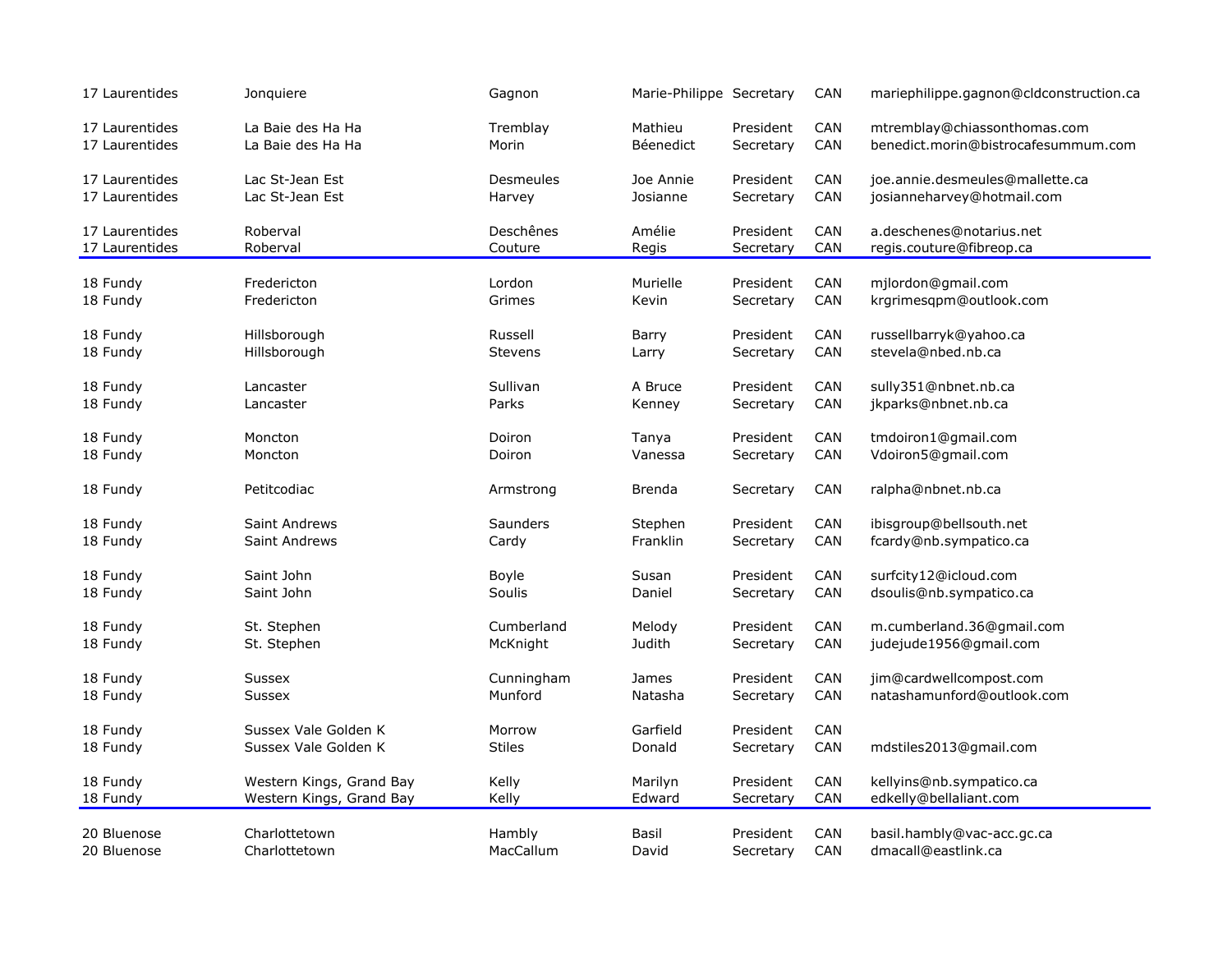| 20 Bluenose<br>20 Bluenose | Cole Harbour-Westphal<br>Cole Harbour-Westphal | Elliott<br>Degaust | Murray<br>Brenda | President<br>Secretary | CAN<br>CAN | Brendadegaust97@gmail.com           |
|----------------------------|------------------------------------------------|--------------------|------------------|------------------------|------------|-------------------------------------|
|                            |                                                |                    |                  |                        |            |                                     |
| 20 Bluenose                | Dartmouth                                      | <b>Simms</b>       | Jonathan         | President              | CAN        | jonathanjsimms@gmail.com            |
| 20 Bluenose                | Dartmouth                                      | Hamilton           | Kenneth          | Secretary              | CAN        | kenhamilton@ns.sympatico.ca         |
| 20 Bluenose                | Liverpool                                      | Inglis             | <b>Bruce</b>     | President              | CAN        | bruceinglis@live.ca                 |
| 20 Bluenose                | Liverpool                                      | Trainor            | Lorraine         | Secretary              | CAN        | cookietrainor@ns.sympatico.ca       |
| 20 Bluenose                | Sydney                                         | Giggey             | Andrew           | President              | CAN        | andrew.giggey@bmo.com               |
| 20 Bluenose                | Sydney                                         | Cullihall          | Patti            | Secretary              | CAN        | pcullihall@cambridgesuiteshotel.com |
| 20 Bluenose                | Woodlawn                                       | De Roche           | Raymond          | President              | CAN        | rjderoche@bellaliant.net            |
| 20 Bluenose                | Woodlawn                                       | Burbidge           | Ronald           | Secretary              | CAN        | burbidger@hotmail.com               |
|                            |                                                |                    |                  |                        |            |                                     |
| 21 Caribou                 | <b>Bell Island</b>                             | Gosine             | Gary             | President              | CAN        | ggosine@nf.sympatico.ca             |
| 21 Caribou                 | Bell Island                                    | <b>Skanes</b>      | Gordon           | Secretary              | CAN        | dorisskanes@hotmail.com             |
| 21 Caribou                 | Carbonear                                      | Snow               | Eric             | President              | CAN        | easnow@personainternet.com          |
| 21 Caribou                 | Carbonear                                      | Myrden             | Gary             | Secretary              | CAN        | gary.myrden@gmail.com               |
| 21 Caribou                 | Clarenville                                    | Sheppard           | Stacy            | President              | <b>CAN</b> | livewellnl@gmail.com                |
| 21 Caribou                 | Gander                                         | House              | Suzanne          | President              | <b>CAN</b> | suzannehouse100@gmail.com           |
| 21 Caribou                 | Gander                                         | O'Rourke           | Kevin            | Secretary              | CAN        | korourke@nl.rogers.com              |
| 21 Caribou                 | <b>Grand Falls-Windsor</b>                     | Ducey              | Lawrence         | President              | CAN        | ducey-lawrence@nf.sympatico.ca      |
| 21 Caribou                 | <b>Grand Falls-Windsor</b>                     | <b>Bradley</b>     | Allan            | Secretary              | CAN        | ajbradley@live.ca                   |
| 21 Caribou                 | Kelligrews                                     | Young              | Ida              | President              | CAN        | ida.youngnl@bellaliant.net          |
| 21 Caribou                 | Kelligrews                                     | Mercer             | Audrey           | Secretary              | CAN        | audreymercer9@gmail.com             |
| 21 Caribou                 | St. John's                                     | Quinn              | Raymond          | President              | CAN        | rquinn@nl.rogers.com                |
| 21 Caribou                 | St. John's                                     | Wakeham            | Margaret         | Secretary              | CAN        | mmcwakeham@hotmail.com              |
| 22 Sunshine                | Berry Islands, The                             | Russell            | Ron              | President              | <b>BHS</b> | ron.russell2796@gmail.com           |
| 22 Sunshine                | Berry Islands, The                             | Adderley           | <b>Jeffrica</b>  | Secretary              | <b>BHS</b> | pebbles.graphix@gmail.com           |
|                            |                                                |                    |                  |                        |            |                                     |
| 22 Sunshine                | Cable Beach, Nassau                            | <b>BOWE</b>        | <b>ALINDA</b>    | President              | <b>BHS</b> | Bowealinda@gmail.com                |
| 22 Sunshine                | Cable Beach, Nassau                            | <b>BASDEN</b>      | LEZA             | Secretary              | <b>BHS</b> | lezabasden33@gmail.com              |
| 22 Sunshine                | Central Abaco                                  | <b>Butler</b>      | Claudia          | President              | <b>BHS</b> | cabbie35@hotmail.com                |
| 22 Sunshine                | Central Abaco                                  | Major              | Neulessa         | Secretary              | <b>BHS</b> | neulessamajor@hotmail.com           |
|                            |                                                |                    |                  |                        |            |                                     |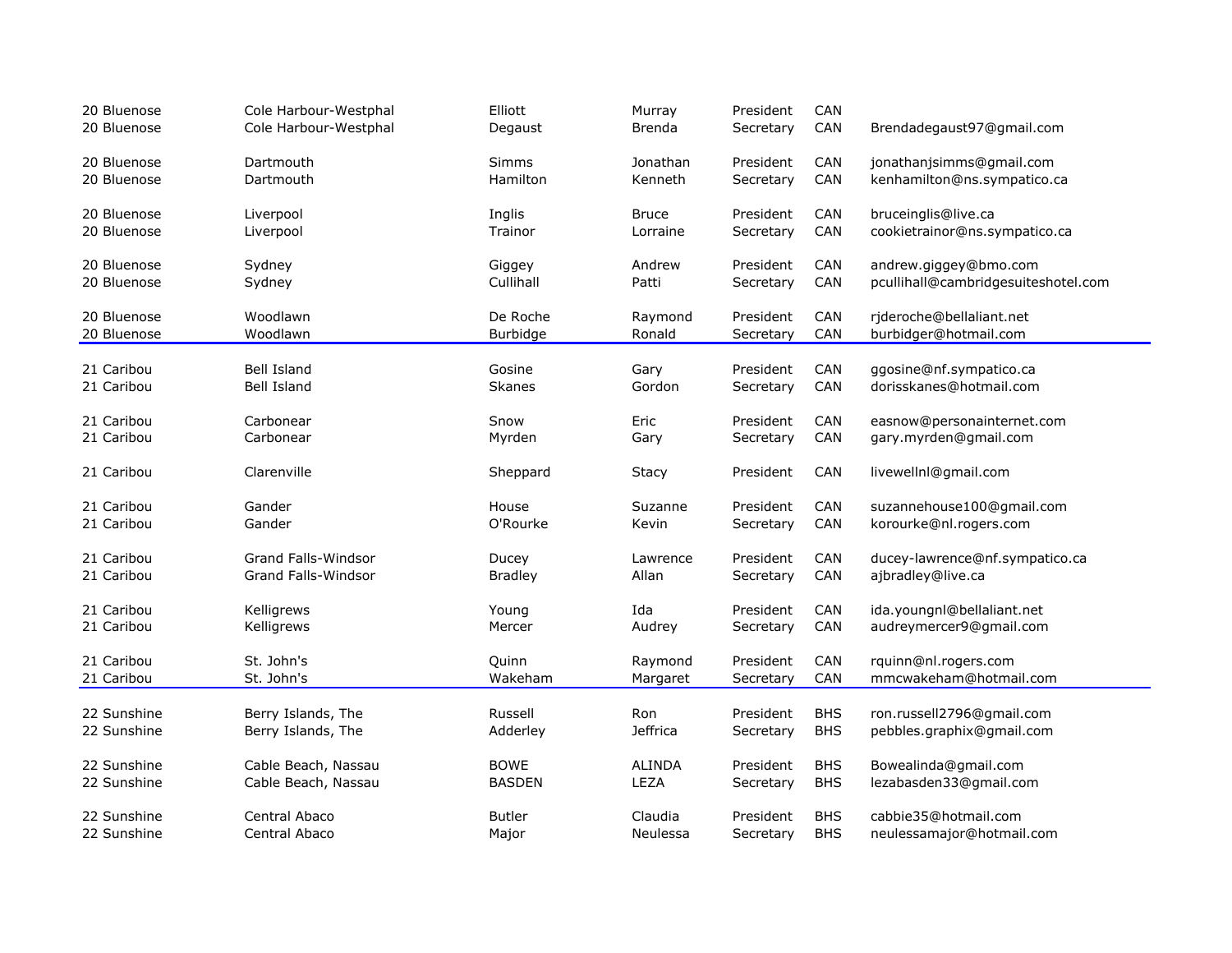| 22 Sunshine         | Eight Mile Rock, Grand Bahama | Rogers           | Penelope      | President | <b>BHS</b> | jfraser@gbhs.phabahamas.org          |
|---------------------|-------------------------------|------------------|---------------|-----------|------------|--------------------------------------|
| 22 Sunshine         | Eight Mile Rock, Grand Bahama | Fraser           | Reginald      | Secretary | <b>BHS</b> |                                      |
| 22 Sunshine         | Exuma                         | <b>WARD</b>      | <b>ALMETA</b> | President | <b>BHS</b> | metaqueen_39@live.com                |
| 22 Sunshine         | Exuma                         | Laramore         | Melinda       | Secretary | <b>BHS</b> | met5kids@yahoo.com                   |
| 22 Sunshine         | Fort Montagu, Nassau          | Ferguson         | Chandra       | President | <b>BHS</b> | ccfergs@gmail.com                    |
| 22 Sunshine         | Fort Montagu, Nassau          | Gibson           | Nhomsa        | Secretary | <b>BHS</b> | nhomsag@yahoo.com                    |
| 22 Sunshine         | Fox Hill, East Nassau         | Cash             | Paul          | President | <b>BHS</b> | paulfcash@coralwave.com              |
| 22 Sunshine         | Fox Hill, East Nassau         | Cartwright       | Anithra       | Secretary | <b>BHS</b> | anithra17@gmail.com                  |
| 22 Sunshine         | Freeport, Grand Bahama        | Hollingsworth    | Cindi         | President | <b>BHS</b> | cholli1221@live.com                  |
| 22 Sunshine         | Freeport, Grand Bahama        | Miller           | Apryl         | Secretary | <b>BHS</b> | aprylmartinmiller@hotmail.com        |
| 22 Sunshine         | Nassau                        | Neymour          | Carole        | President | <b>BHS</b> | caroleneymour2@hotmail.com           |
| 22 Sunshine         | Nassau                        | Rigby            | Jestina       | Secretary | <b>BHS</b> | angiemiller24@hotmail.com            |
| 22 Sunshine         | Nassau A.M.                   | Antonio          | Kenrick       | President | <b>BHS</b> | kenrickantonio@yahoo.com             |
| 22 Sunshine         | Nassau A.M.                   | Ford             | Makeba        | Secretary | <b>BHS</b> | makebaf@hotmail.com                  |
| 22 Sunshine         | New Providence, Nassau        | Rahming          | Shakera       | President | <b>BHS</b> | shakerapeachesrahming@gmail.com      |
| 22 Sunshine         | New Providence, Nassau        | Russell          | Angelene      | Secretary | <b>BHS</b> | arussell75@gmail.com                 |
| 22 Sunshine         | Over-The-Hill, Nassau         | Ganot            | Victor        | President | <b>BHS</b> | ganotnorma@gmail.com                 |
| 22 Sunshine         | Over-The-Hill, Nassau         | Clarke           | M John        | Secretary | <b>BHS</b> | slickneko@hotmail.com                |
| 22 Sunshine         | Pinewood                      | Sweeting         | Damian        | President | <b>BHS</b> | reginalsweeting242@gmail.com         |
| 22 Sunshine         | Pinewood                      | Hart             | Micholette    | Secretary | <b>BHS</b> | micholette.hart@hotmail.com          |
| 22 Sunshine         | South Eleuthera               | Russell          | Nathalie      | President | <b>BHS</b> | nathalierussell29@gmail.com          |
| 22 Sunshine         | South Eleuthera               | Culmer           | Margaritta    | Secretary | <b>BHS</b> | margieculmer@hotmail.com             |
| 23 East-Surry South | <b>Barbican</b>               | McLean           | Dane          | President | <b>JAM</b> | mcleandane88@gmail.com               |
| 23 East-Surry South | Barbican                      | Sutherland       | Neisha        | Secretary | <b>JAM</b> | neisha.sutherland@yahoo.com          |
| 23 East-Surry South | Capital City Kingston (The)   | Gayle            | Savionne      | President | <b>JAM</b> | savionnegayle@gmail.com              |
| 23 East-Surry South | Capital City Kingston (The)   | Crawford         | Amanda        | Secretary | <b>JAM</b> | lamandangel@yahoo.com                |
| 23 East-Surry South | Constant Spring, Kingston     | McPherson        | Sandra        | President | JAM        | prettyeyes_362@yahoo.com             |
| 23 East-Surry South | Constant Spring, Kingston     | Bernard-Mills    | Mitzie        | Secretary | <b>JAM</b> | mitziembm@yahoo.com                  |
| 23 East-Surry South | CyberConnect Jamaica          | <b>Blissett</b>  | Althea        | President | <b>JAM</b> | altheablissett23@gmail.com           |
| 23 East-Surry South | CyberConnect Jamaica          | Hooper Donaldson | Eileen        | Secretary | JAM        | kiwaniscyberconnectjamaica@gmail.com |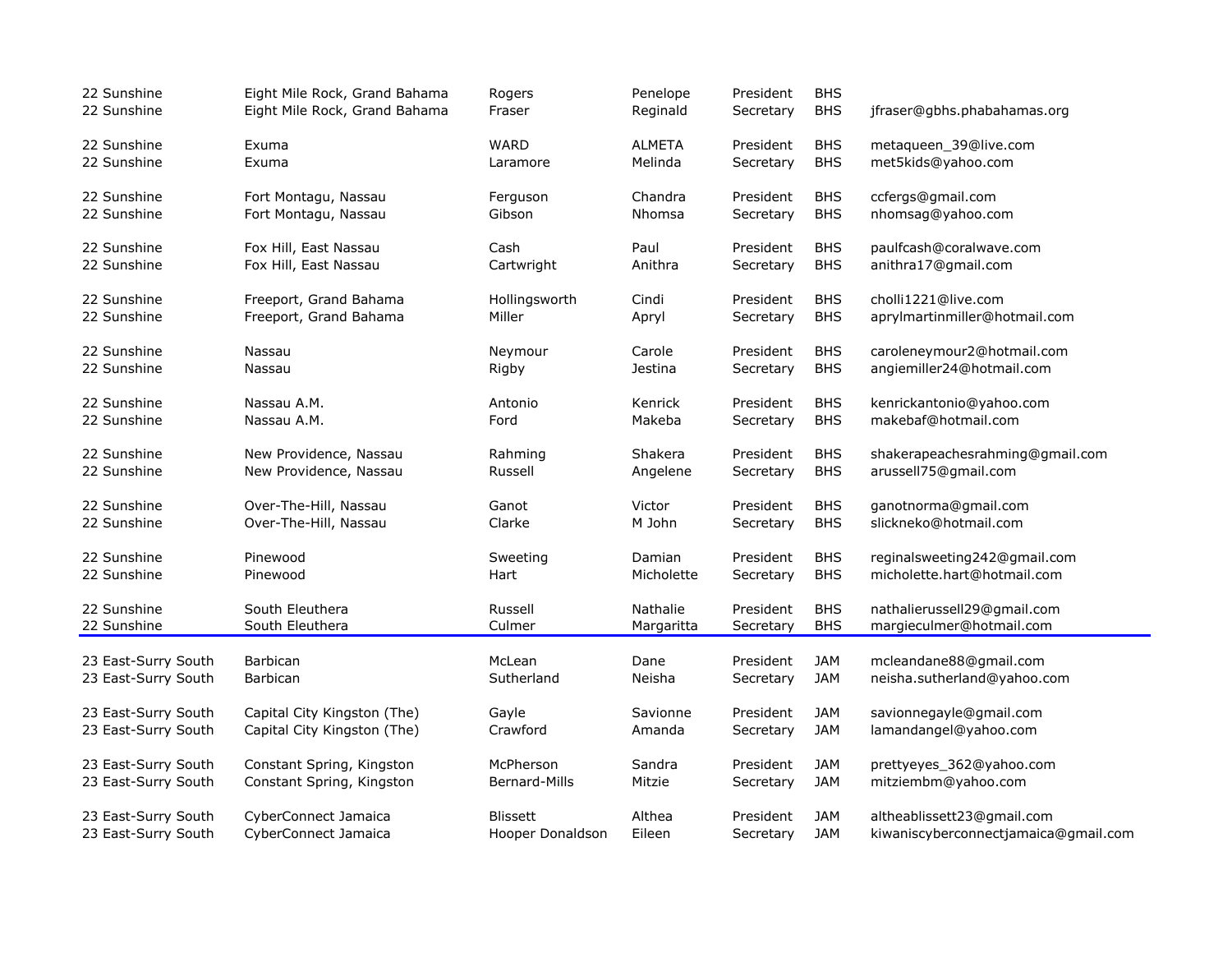| 23 East-Surry South | Downtown Kingston              | Marrett          | Leon                    | President | JAM        | leon.marrett@gmail.com                |
|---------------------|--------------------------------|------------------|-------------------------|-----------|------------|---------------------------------------|
| 23 East-Surry South | Downtown Kingston              | Ismail           | Olusegun                | Secretary | <b>JAM</b> | seafis@gmail.com                      |
| 23 East-Surry South | Eastern Kingston, Port Royal   | March            | <b>Patrick</b>          | President | <b>JAM</b> | pmsmtropic@gmail.com                  |
| 23 East-Surry South | Eastern Kingston, Port Royal   | Grant            | Donald                  | Secretary | <b>JAM</b> | stjude_57@yahoo.com                   |
|                     |                                | <b>Brown</b>     |                         |           | <b>JAM</b> |                                       |
| 23 East-Surry South | Eastern St. Andrew             |                  | Rosemarie               | President |            | rosemarie.brown1@gmail.com            |
| 23 East-Surry South | Eastern St. Andrew             | Clarke           | Maureen                 | Secretary | <b>JAM</b> | mdclarke16@yahoo.com                  |
| 23 East-Surry South | Friends Across Borders Jamaica | Steele           | <b>Bridgette</b>        | President | <b>JAM</b> | bscleaningservices13@gmail.com        |
| 23 East-Surry South | Friends Across Borders Jamaica | Davis            | Sandrina                | Secretary | <b>JAM</b> | sanzdavis@gmail.com                   |
|                     |                                |                  |                         |           |            |                                       |
| 23 East-Surry South | JFB Kingston                   | DAVIS-BUCKLE     | <b>JULIAN</b>           | President | <b>JAM</b> | juleda1@yahoo.com                     |
| 23 East-Surry South | JFB Kingston                   | Madden-Henderson | Kay                     | Secretary | <b>JAM</b> | maddenkay@yahoo.com                   |
| 23 East-Surry South | JTS St. Andrew, Jamaica        | <b>Buckland</b>  | Nadine                  | President | <b>JAM</b> | ndbuckland@gmail.com                  |
| 23 East-Surry South | JTS St. Andrew, Jamaica        | <b>Beckford</b>  | Marsha                  | Secretary | <b>JAM</b> | marshabeckford@jts.edu.jm             |
|                     |                                |                  |                         |           |            |                                       |
| 23 East-Surry South | Kingston                       | Whittaker        | Rupert                  | President | <b>JAM</b> | rupert_whittaker@yahoo.com            |
| 23 East-Surry South | Kingston                       | Lewis            | Chevon                  | Secretary | <b>JAM</b> | chevonlewis@yahoo.com                 |
| 23 East-Surry South | Liguanea-St Andrew             | Walters          | Shane                   | President | <b>JAM</b> | sm_walters2003@hotmail.com            |
|                     |                                |                  |                         |           |            |                                       |
| 23 East-Surry South | Liguanea-St Andrew             | Gooden           | Sean                    | Secretary | JAM        | sean_gooden@hotmail.com               |
| 23 East-Surry South | Meadowvale                     | Mentore          | Tiffany                 | President | JAM        | tiffy.mentore3@gmail.com              |
| 23 East-Surry South | Meadowvale                     | Bent             | Marcia                  | Secretary | <b>JAM</b> | marfer702003@yahoo.com                |
|                     |                                |                  |                         |           |            |                                       |
| 23 East-Surry South | New Kingston                   | Obrien-Harris    | Dianne                  | President | <b>JAM</b> | kiwaniandianne@gmail.com              |
| 23 East-Surry South | New Kingston                   | Rowe-Mittoo      | Ann-Marie               | Secretary | <b>JAM</b> | secretarykcnk2019@gmail.com           |
| 23 East-Surry South | North St. Andrew               | Miller           | Barrington              | President | <b>JAM</b> | barrington.miller@myguardiangroup.com |
| 23 East-Surry South | North St. Andrew               | Smith            | John                    | Secretary | JAM        | jsantonio2002@yahoo.com               |
|                     |                                |                  |                         |           |            |                                       |
| 23 East-Surry South | South St. Andrew               | Coley            | Shaneka                 | President | JAM        | scoley@jpsco.com                      |
| 23 East-Surry South | South St. Andrew               | Stanberry        | Carline                 | Secretary | <b>JAM</b> | cephie_stanberry@yahoo.com            |
|                     |                                |                  |                         |           |            |                                       |
| 23 East-Surry South | <b>St Andrew</b>               | Webb             | Susan                   | President | JAM        | elaine_sue@yahoo.com                  |
| 23 East-Surry South | <b>St Andrew</b>               | <b>Blake</b>     | Jodi-Ann                | Secretary | <b>JAM</b> | blakejodiann@yahoo.com                |
| 23 East-Surry South | St. Thomas                     | <b>Brown</b>     | Camille                 | President | <b>JAM</b> | camille0706@yahoo.com                 |
| 23 East-Surry South | St. Thomas                     | Fisher           | Stacy-Ann               | Secretary | JAM        | stacey.fisher@yahoo.com               |
|                     |                                |                  |                         |           |            |                                       |
| 23 East-Surry South | Stony Hill                     | Morgan           | Audrey                  | President | JAM        | audrie2502@yahoo.com                  |
| 23 East-Surry South | Stony Hill                     | <b>Byfield</b>   | Keith Emerson Secretary |           | <b>JAM</b> | kestcbyfield@yahoo.com                |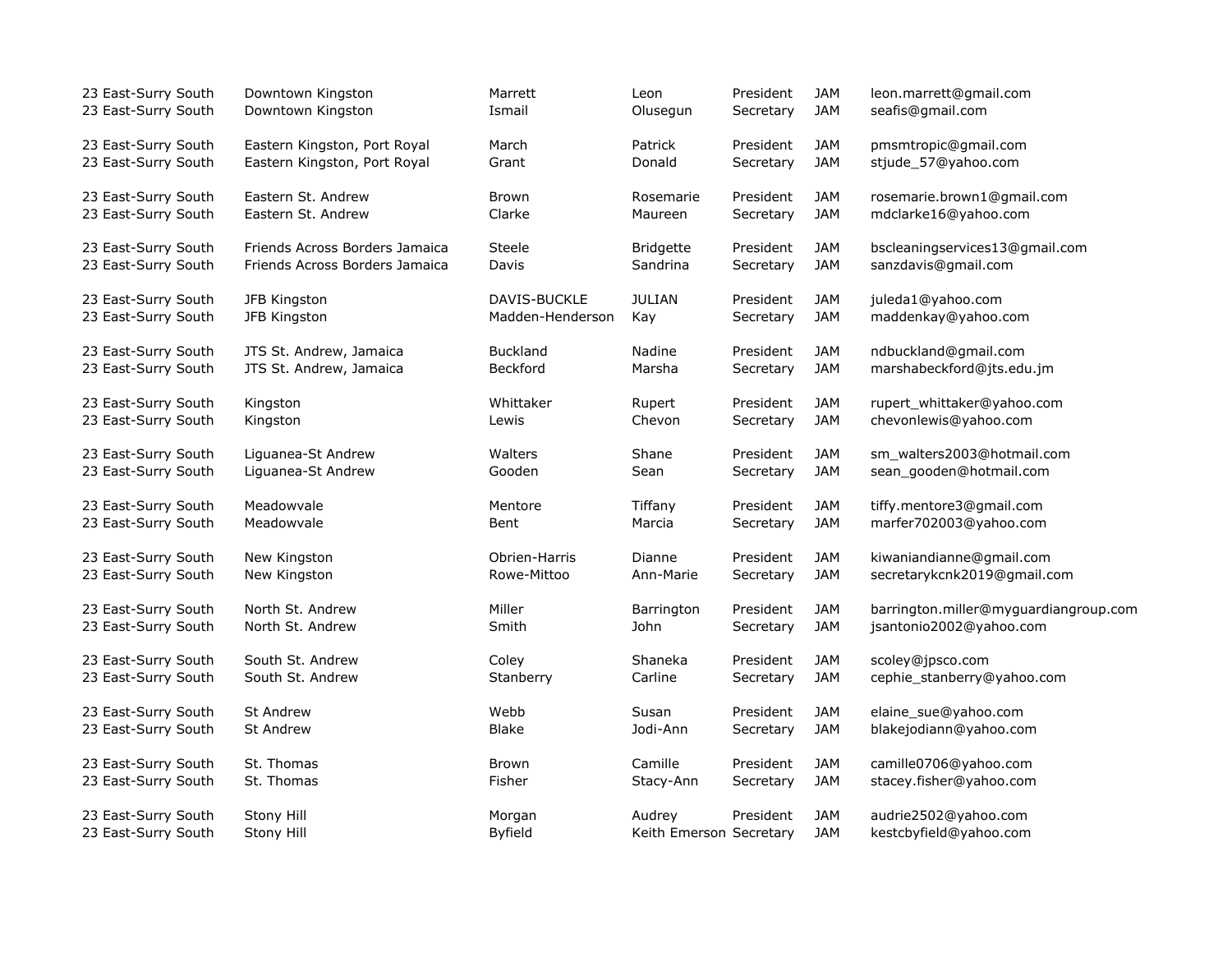| 23 East-Surry South<br>Trafalgar                                                                                                        | Ellison               | Arlene                           | President              | <b>JAM</b>               | arlenepeach45@yahoo.com                                  |
|-----------------------------------------------------------------------------------------------------------------------------------------|-----------------------|----------------------------------|------------------------|--------------------------|----------------------------------------------------------|
| 23 East-Surry South<br>Trafalgar                                                                                                        | Hinds                 | Tameaka                          | Secretary              | JAM                      | tammyhyn@gmail.com                                       |
| 23 East-Surry South<br>West St. Andrew                                                                                                  | Shaw                  | Charmaine                        | President              | JAM                      | charmaineshaw@gmail.com                                  |
| 23 East-Surry South<br>West St. Andrew                                                                                                  | Mantock               | Clava                            | Secretary              | JAM                      | clava_mantocksnr@yahoo.com                               |
|                                                                                                                                         |                       |                                  |                        |                          |                                                          |
| 23 East-Surry South<br>Young Professionals Kingston, Jamaic West<br>23 East-Surry South<br>Young Professionals Kingston, Jamaic Bennett |                       | Naketa<br>Kathrina               | President<br>Secretary | JAM<br><b>JAM</b>        | naketa.west@gmail.com<br>bennettkathrina@hotmail.com     |
|                                                                                                                                         |                       |                                  |                        |                          |                                                          |
| 23 West Middlesex Soutl 23 West Jamaica Online                                                                                          | Knight                | Cami                             | President              | JAM                      | camiknight@yahoo.com                                     |
| 23 West Middlesex Soutl 23 West Jamaica Online                                                                                          | Francis               | Wavanie                          | Secretary              | <b>JAM</b>               | wavanie.francis@gmail.com                                |
|                                                                                                                                         |                       |                                  |                        |                          |                                                          |
| 23 West Middlesex Soutl Caymanas Business District<br>23 West Middlesex Soutl Caymanas Business District                                | Harris<br>Bartholomew | Henry<br>Beulah                  | President<br>Secretary | <b>JAM</b><br><b>JAM</b> | healthmartpharm@yahoo.com<br>bibartholomew@cwjamaica.com |
|                                                                                                                                         |                       |                                  |                        |                          |                                                          |
| 23 West Middlesex Soutl Central Portmore                                                                                                | Jones                 | Winston                          | President              | <b>JAM</b>               | Winjonkiwanis@gmail.com                                  |
| 23 West Middlesex Soutl Central Portmore                                                                                                | Carby                 | Lunet                            | Secretary              | <b>JAM</b>               | ljcarby@gmail.com                                        |
|                                                                                                                                         |                       |                                  |                        |                          |                                                          |
| 23 West Middlesex Soutl First City (The), St. Catherine                                                                                 | Armstrong             | Phyllis                          | President              | JAM                      | phyllis_armstrong@icloud.com                             |
| 23 West Middlesex Soutl First City (The), St. Catherine                                                                                 | Pryce                 | Gracelyn                         | Secretary              | <b>JAM</b>               | elizabethpamella14@gmail.com                             |
| 23 West Middlesex Soutl Greater Portmore, St. Catherine                                                                                 | Lawrence Moncrieffe   | <b>Christine Carol President</b> |                        | JAM                      | kimlawrence953@gmail.com                                 |
| 23 West Middlesex Soutl Greater Portmore, St. Catherine                                                                                 | Daley                 | Jennifer                         | Secretary              | <b>JAM</b>               | jennifer_daley48@yahoo.com                               |
|                                                                                                                                         |                       |                                  |                        |                          |                                                          |
| 23 West Middlesex Soutl Guy's Hill                                                                                                      | WILLIAMS              | <b>MARYANN</b>                   | President              | <b>JAM</b>               | williamsmaryann83@gmail.com                              |
| 23 West Middlesex Soutl Guy's Hill                                                                                                      | Hunter                | Noel                             | Secretary              | JAM                      | noelhunter25@yahoo.com                                   |
| 23 West Middlesex Soutl KC COOL CITY CHRISTIANA                                                                                         | Gabbidon              | Carlene                          | President              | <b>JAM</b>               | camgabbidon@ymail.com                                    |
| 23 West Middlesex Soutl KC COOL CITY CHRISTIANA                                                                                         | <b>Brown</b>          | Teka Ann                         | Secretary              | JAM                      | ta_brown015@yahoo.com                                    |
|                                                                                                                                         |                       |                                  |                        |                          |                                                          |
| 23 West Middlesex South Linstead                                                                                                        | Lawman                | Stacy-Ann                        | President              | JAM                      | stacyann.lawman@gmail.com                                |
| 23 West Middlesex Soutl Linstead                                                                                                        | Lawman                | Antonette                        | Secretary              | <b>JAM</b>               | lawmanantonette38@gmail.com                              |
| 23 West Middlesex Soutl Longville Park SE Clarendon                                                                                     | Thompson-Palmer       | Sherene                          | President              | <b>JAM</b>               | shamazzle_t@yahoo.com                                    |
| 23 West Middlesex Soutl Longville Park SE Clarendon                                                                                     | Hamilton              | Oneil                            | Secretary              | <b>JAM</b>               | oneil.hamilton1975@gmail.com                             |
|                                                                                                                                         |                       |                                  |                        |                          |                                                          |
| 23 West Middlesex Soutl Mandeville                                                                                                      | Daley                 | Faith                            | President              | JAM                      | fatedaley@yahoo.com                                      |
| 23 West Middlesex Soutl Mandeville                                                                                                      | Headley               | Maxcine                          | Secretary              | <b>JAM</b>               | maxcineheadley@yahoo.com                                 |
|                                                                                                                                         |                       |                                  |                        |                          |                                                          |
| 23 West Middlesex Soutl May Pen                                                                                                         | Ingram                | Noel                             | President              | JAM                      | ingramningram@yahoo.com                                  |
| 23 West Middlesex Soutl May Pen                                                                                                         | McKenzie              | Patricia                         | Secretary              | JAM                      | mckenziep586@gmail.com                                   |
| 23 West Middlesex Soutl Old Harbour                                                                                                     | Phillips              | Rozan                            | President              | JAM                      | rozanphillips@yahoo.com                                  |
| 23 West Middlesex Soutl Old Harbour                                                                                                     | Case                  | Fay                              | Secretary              | JAM                      | fycase@yahoo.com                                         |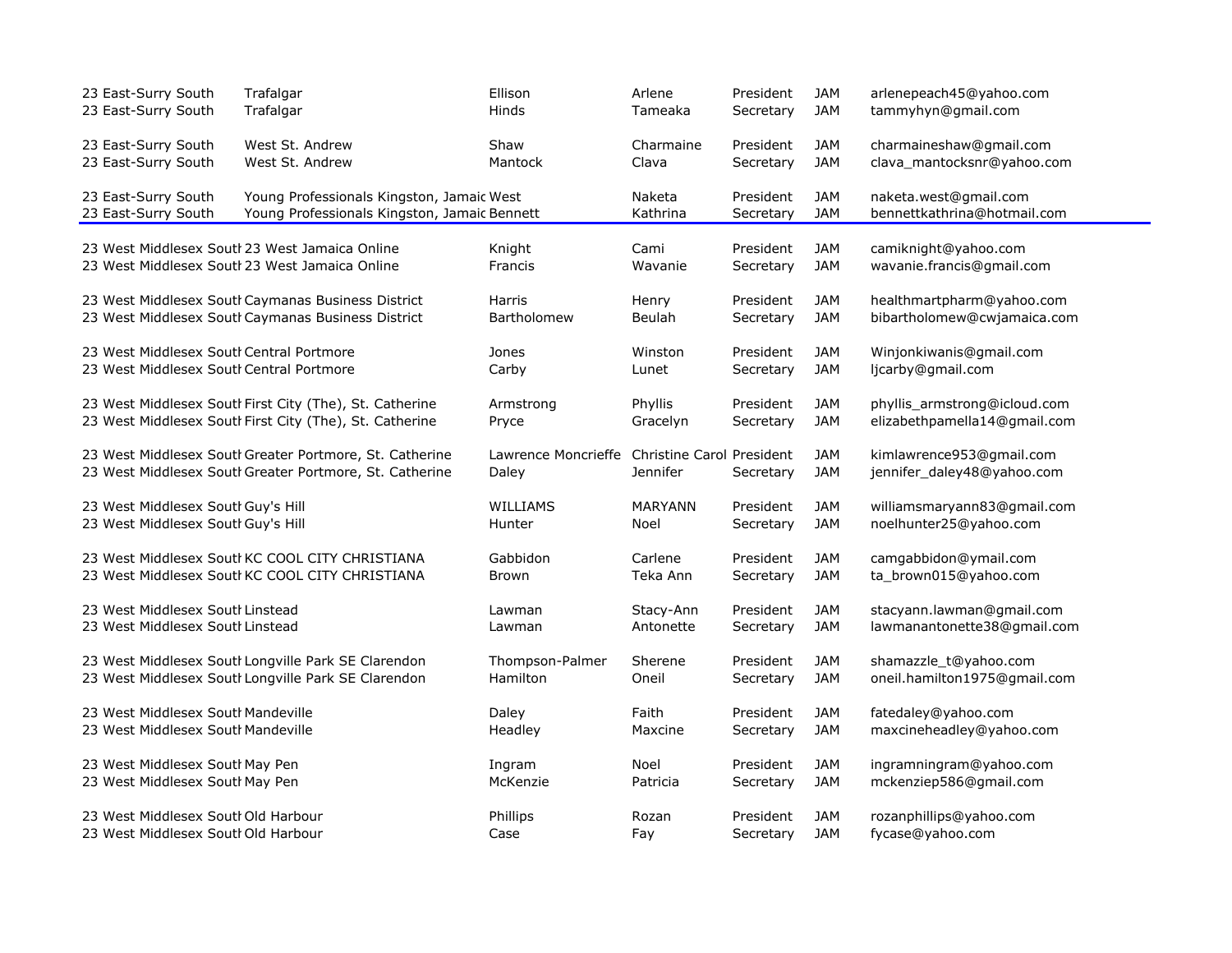|                                                                                    | 23 West Middlesex Soutl Portmore, St. Catherine | Morgan                    | Donovan          | President              | JAM               | dmorgan@me.com              |
|------------------------------------------------------------------------------------|-------------------------------------------------|---------------------------|------------------|------------------------|-------------------|-----------------------------|
|                                                                                    | 23 West Middlesex Soutl Portmore, St. Catherine | Jumpp                     | Donath           | Secretary              | <b>JAM</b>        | donjumpp@yahoo.com          |
| 23 West Middlesex Soutl South St. Catherine                                        |                                                 | Smith                     | Kaydian          | President              | <b>JAM</b>        | kaydians@gmail.com          |
| 23 West Middlesex Soutl South St. Catherine                                        |                                                 | Gibson                    | Cheryl           | Secretary              | <b>JAM</b>        | cher.gibson@gmail.com       |
| 23 West Middlesex Soutl Spalding-Christiana                                        |                                                 | Miller                    | Devon            | President              | JAM               | Bowtiemiller123@gmail.com   |
| 23 West Middlesex Soutl Spalding-Christiana                                        |                                                 | Marshall                  | Morene           | Secretary              | <b>JAM</b>        | trawets_marsh@yahoo.com     |
| 23 West Middlesex Soutl Spanish Town                                               |                                                 | Lynch                     | Howard           | President              | JAM               | hplynch@hotmail.com         |
| 23 West Middlesex Soutl Spanish Town                                               |                                                 | Bernard                   | Richard          | Secretary              | <b>JAM</b>        | rbdett@rocketmail.com       |
|                                                                                    | 23 West Middlesex Soutl Sunshine City-Portmore  | Wilson                    | Ilene            | President              | <b>JAM</b>        | ilenew32@yahoo.com          |
|                                                                                    | 23 West Middlesex Soutl Sunshine City-Portmore  | Rose                      | Odence           | Secretary              | <b>JAM</b>        | odence.rose@boj.org.jm      |
| 23 West Middlesex Soutl Upper Clarendon<br>23 West Middlesex Soutl Upper Clarendon |                                                 | <b>Bartley</b><br>Johnson | Pearly<br>Nadine | President<br>Secretary | JAM<br><b>JAM</b> | nadinejohnson31@yahoo.com   |
| 24 Jamaica                                                                         | Brown's Town, St Ann                            | Stephenson                | Annie May        | President              | JAM               | stepannie@yahoo.com         |
| 24 Jamaica                                                                         | Brown's Town, St Ann                            | Morrison                  | Shoyan           | Secretary              | <b>JAM</b>        | shoyan.morrison@yahoo.co.uk |
| 24 Jamaica                                                                         | Charlton-Alexandria                             | Purrier                   | Sasha            | President              | <b>JAM</b>        | sashieboo35@gmail.com       |
| 24 Jamaica                                                                         | Charlton-Alexandria                             | Haughton                  | Chevanese        | Secretary              | <b>JAM</b>        | chevyhaughton1@gmail.com    |
| 24 Jamaica                                                                         | Discovery Bay                                   | Scarlett                  | Evadne           | President              | JAM               | scarlett_bus@yahoo.com      |
| 24 Jamaica                                                                         | Discovery Bay                                   | Rowe                      | Keith            | Secretary              | <b>JAM</b>        | cherrypie@cwjamaica.com     |
| 24 Jamaica                                                                         | Division 24 Online Jamaica                      | <b>Brown</b>              | Christine        | President              | JAM               | chrisannb2014@gmail.com     |
| 24 Jamaica                                                                         | Division 24 Online Jamaica                      | Campbell                  | Selina           | Secretary              | <b>JAM</b>        | angelle.campbell@gmail.com  |
| 24 Jamaica                                                                         | Garden Parish (The), Ocho Rios                  | Aldridge                  | Eileen           | President              | <b>JAM</b>        | eileenaldridge69@gmail.com  |
| 24 Jamaica                                                                         | Garden Parish (The), Ocho Rios                  | Hewson                    | Denise           | Secretary              | <b>JAM</b>        | denisehewson@icloud.com     |
| 24 Jamaica                                                                         | Moneague St Ann                                 | Wilson                    | Beverley         | President              | <b>JAM</b>        | willerley@yahoo.com         |
| 24 Jamaica                                                                         | Moneague St Ann                                 | McKenzie                  | Joseph           | Secretary              | <b>JAM</b>        | josephmckenzie23@yahoo.ca   |
| 24 Jamaica                                                                         | Ocho Rios                                       | Gordon                    | Julian           | President              | JAM               | julian_wilson05@yahoo.com   |
| 24 Jamaica                                                                         | Ocho Rios                                       | Grant                     | Herman           | Secretary              | <b>JAM</b>        | email-hrngrant@yahoo.com    |
| 24 Jamaica                                                                         | Port Antonio                                    | Brown                     | Carlene          | President              | <b>JAM</b>        | carlene.brown@live.com      |
| 24 Jamaica                                                                         | Port Antonio                                    | Wellington                | Orlene           | Secretary              | <b>JAM</b>        | ccgowel@yahoo.com           |
| 24 Jamaica                                                                         | Port Maria                                      | Rose                      | Dawnette         | President              | JAM               | rosedawnette@yahoo.com      |
| 24 Jamaica                                                                         | Port Maria                                      | Green                     | Shavon           | Secretary              | <b>JAM</b>        | smarkg3@gmail.com           |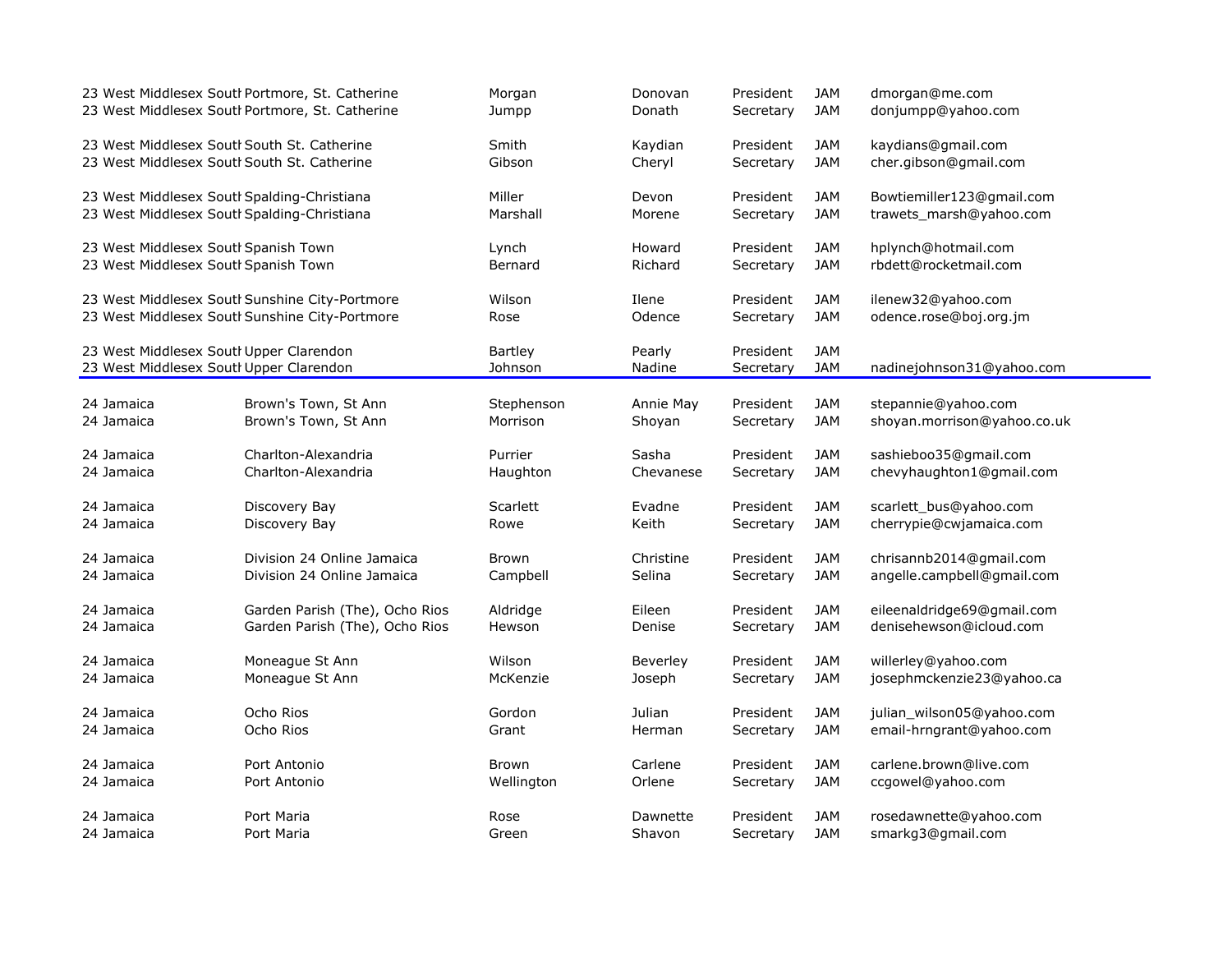| 24 Jamaica<br>24 Jamaica | St. Georges-Buff Bay<br>St. Georges-Buff Bay | Valentine-Donegan<br>McFadden | Roxanne<br>Carol | President<br>Secretary | <b>JAM</b><br><b>JAM</b> | roxi100@hotmail.com<br>4boyz1grangurl@gmail.com     |
|--------------------------|----------------------------------------------|-------------------------------|------------------|------------------------|--------------------------|-----------------------------------------------------|
| 24 Jamaica<br>24 Jamaica | St. Mary<br>St. Mary                         | Knight<br>Smith               | Mark<br>Nezbert  | President<br>Secretary | <b>JAM</b><br><b>JAM</b> | markandreknight@yahoo.com<br>smithnezbert@yahoo.com |
|                          |                                              |                               |                  |                        |                          |                                                     |
| 25 Cornwall              | Anchovy-Cambridge                            | Williams                      | Shari            | President              | <b>JAM</b>               | ingawilliams48@yahoo.com                            |
| 25 Cornwall              | Anchovy-Cambridge                            | Baker                         | Corina           | Secretary              | <b>JAM</b>               | sanya bee@yahoo.com                                 |
| 25 Cornwall              | Hopewell                                     | Crossman                      | Nadienne         | President              | <b>JAM</b>               | nadiennec@yahoo.com                                 |
| 25 Cornwall              | Hopewell                                     | Shaw                          | Stacy-Ann        | Secretary              | <b>JAM</b>               | yssenia.amoi@gmail.com                              |
| 25 Cornwall              | Junction South                               | Hanson                        | Kemar            | President              | <b>JAM</b>               | Kemar.hanson@gmail.com                              |
| 25 Cornwall              | Junction South                               | Miller                        | Ian              | Secretary              | <b>JAM</b>               | ivannmiller18@gmail.com                             |
| 25 Cornwall              | Montego Bay                                  | <b>Barrett</b>                | Camille          | President              | <b>JAM</b>               | camille.barrett2010@gmail.com                       |
| 25 Cornwall              | Montego Bay                                  | Moore                         | Carlene          | Secretary              | <b>JAM</b>               | moore_carlene52@yahoo.com                           |
| 25 Cornwall              | Montego Freeport                             | Morris                        | Clifton          | President              | <b>JAM</b>               | clifmorris@gmail.com                                |
| 25 Cornwall              | Montego Freeport                             | Reid                          | Stokely          | Secretary              | <b>JAM</b>               | stokelyreid@yahoo.com                               |
| 25 Cornwall              | Negril Point                                 | Creary-James                  | Inez             | President              | <b>JAM</b>               | 1crearyjamesim@gmail.com                            |
| 25 Cornwall              | Negril Point                                 | Arthurs                       | Geraldine        | Secretary              | <b>JAM</b>               | ge_arthurs404@yahoo.com                             |
| 25 Cornwall              | New Falmouth                                 | Walters                       | Rhonda           | President              | <b>JAM</b>               | rhondawalters27@yahoo.com                           |
| 25 Cornwall              | New Falmouth                                 | Beharie                       | Patrice          | Secretary              | <b>JAM</b>               | patricebeharie@yahoo.com                            |
| 25 Cornwall              | Providence-Montego Bay                       | Smith                         | Mervena          | President              | <b>JAM</b>               | merv94@gmail.com                                    |
| 25 Cornwall              | Providence-Montego Bay                       | <b>MATHESON</b>               | <b>MARVA</b>     | Secretary              | <b>JAM</b>               | Marva@butsiyah.com                                  |
| 25 Cornwall              | Ramble Hanover                               | Seal-Doeman                   | Veralda          | President              | <b>JAM</b>               | verseal4u@yahoo.com                                 |
| 25 Cornwall              | Ramble Hanover                               | Quarrie                       | Islyn            | Secretary              | <b>JAM</b>               | islynquarrie.iq@gmail.com                           |
| 25 Cornwall              | Santa Cruz                                   | McLaughlin                    | Diana            | President              | <b>JAM</b>               | dianamclaughlin72@yahoo.com                         |
| 25 Cornwall              | St. Bess                                     | Taylor                        | Dezeita          | President              | <b>JAM</b>               | dezeitataylor@yahoo.com                             |
| 25 Cornwall              | St. Bess                                     | Manning                       | Debbie           | Secretary              | <b>JAM</b>               | debbiemanning1961@gmail.com                         |
| 25 Cornwall              | Vista Montego Bay                            | Cheddesingh                   | Tanashay         | President              | <b>JAM</b>               | shaynie.shay@gmail.com                              |
| 25 Cornwall              | Vista Montego Bay                            | Nicholson                     | Janelle          | Secretary              | <b>JAM</b>               | ellenajnicholson@gmail.com                          |
| 25 Cornwall              | Westmoreland Capital                         | Ennis                         | Denise           | President              | <b>JAM</b>               | enden16@yahoo.com                                   |
| 25 Cornwall              | Westmoreland Capital                         | Davidson                      | Christine        | Secretary              | <b>JAM</b>               | chrisaudry1@gmail.com                               |
| 25 Cornwall              | Young Professionals, Western Jamaic Morris   |                               | Santana          | President              | <b>JAM</b>               | santanamorrisjm@gmail.com                           |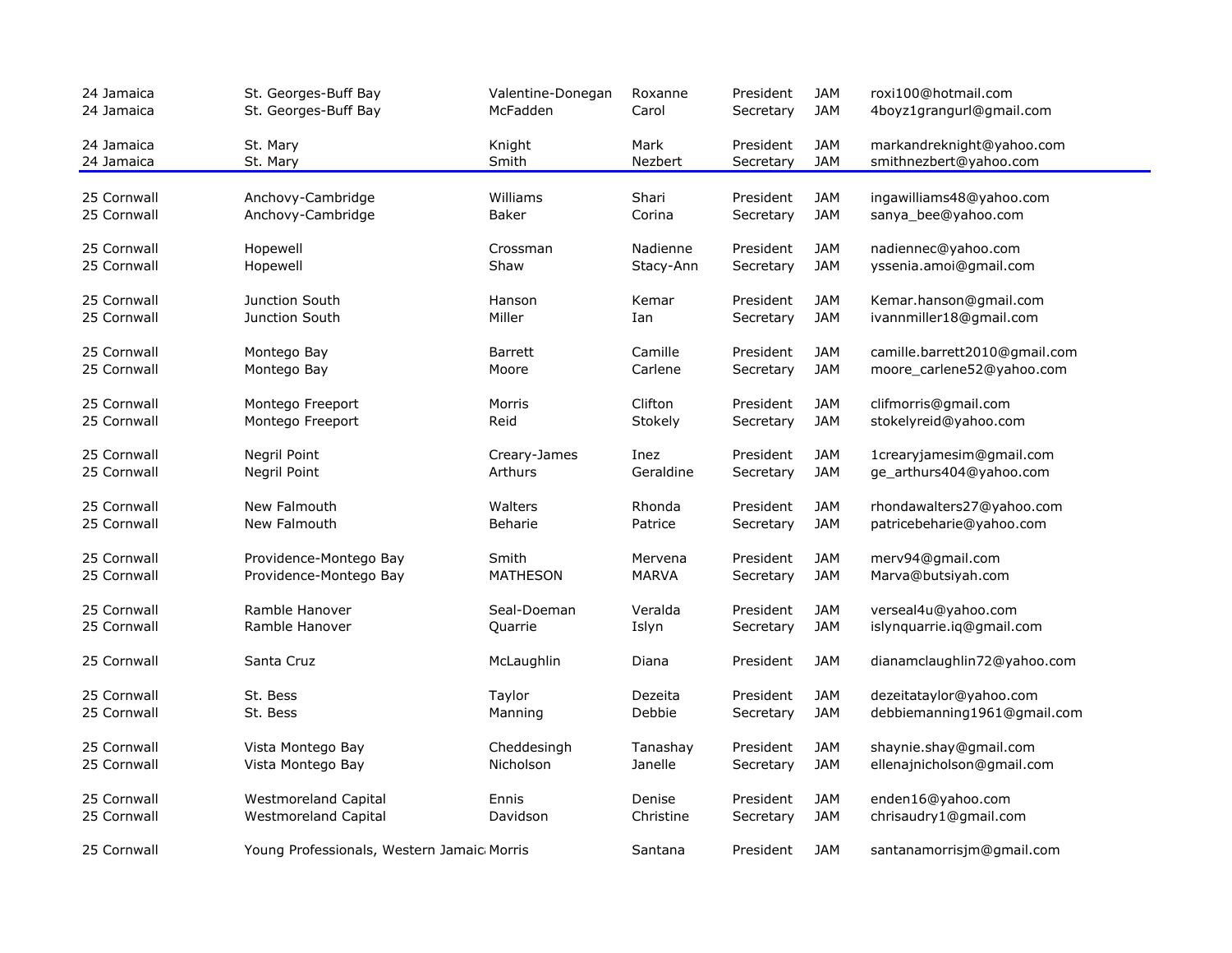| 25 Cornwall    | Young Professionals, Western Jamaic Bown |                   | Stacy Ann                 | Secretary | <b>JAM</b> | stacyanngbrown@hotmail.com               |
|----------------|------------------------------------------|-------------------|---------------------------|-----------|------------|------------------------------------------|
| 26 Trade Winds | Aruba                                    | Weller            | Edalitza                  | President | <b>ABW</b> | edalitzaweller@hotmail.com               |
| 26 Trade Winds | Aruba                                    | Croes             | George                    | Secretary | <b>ABW</b> | guito@setarnet.aw                        |
| 26 Trade Winds | Cayenne                                  | Giffard           | Dominique                 | President | <b>GUF</b> | domy.giffard@gmail.com                   |
| 26 Trade Winds | Cayenne                                  | Cezar             | Albert                    | Secretary | <b>GUF</b> | albert.cezar@gmail.com                   |
| 26 Trade Winds | Curacao                                  | Corion            | Marelva                   | President | <b>ANT</b> | mmcorion@fedex.com                       |
| 26 Trade Winds | Curacao                                  | Haile             | Anthony                   | Secretary | <b>ANT</b> | anthonyhaile@yahoo.com                   |
| 26 Trade Winds | Kralendijk, Bonaire                      | Gerritzen-Veen    | Patricia                  | President | <b>BES</b> | veen.patricia@gmail.com                  |
| 26 Trade Winds | Kralendijk, Bonaire                      | Vrolijk-Dijkhoff  | Derchlien                 | Secretary | <b>BES</b> | derchlienvrolijk@gmail.com               |
| 26 Trade Winds | Palm Beach Aruba                         | Janssen           | Michel                    | President | <b>ABW</b> | president@kiwanispalmbeach.com           |
| 26 Trade Winds | Palm Beach Aruba                         | Brezovar          | Ross                      | Secretary | <b>ABW</b> | ross@arubaroi.com                        |
| 26 Trade Winds | Paramaribo Central                       | Achong            | Ruby                      | President | <b>SUR</b> | rubyachong@hotmail.com                   |
| 26 Trade Winds | Paramaribo Central                       | Schenkers         | Lilian                    | Secretary | <b>SUR</b> | lilianschenkers@hotmail.com              |
| 26 Trade Winds | Piscadera, Curacao                       | Campagnard        | Geomaly                   | President | ANT        | campi 878@hotmail.com                    |
| 26 Trade Winds | Piscadera, Curacao                       | Kross             | Royston                   | Secretary | <b>CUW</b> | president.kiwanispiscadera2016@gmail.con |
| 26 Trade Winds | Santa Cruz-San Juan                      | Rodriguez-Charles | Sonia                     | President | <b>TTO</b> | soniaecharles@yahoo.com                  |
| 26 Trade Winds | Santa Cruz-San Juan                      | Biddy             | Dale                      | Secretary | <b>TTO</b> | dalebiddy.ac@gmail.com                   |
| 26 Trade Winds | Scarborough                              | Eastman           | Heidi                     | President | <b>TTO</b> | heastman1980@yahoo.com                   |
| 26 Trade Winds | Scarborough                              | MOORE-JAMES       | <b>JANETTE</b>            | Secretary | <b>TTO</b> | jeliciagrant@yahoo.com                   |
| 26 Trade Winds | Schoelcher, Martinique                   | <b>TARDIF</b>     | Claude                    | President | <b>MTQ</b> | tarclau1961@gmail.com                    |
| 26 Trade Winds | Schoelcher, Martinique                   | Divron            | Marie-Alice               | Secretary | <b>MTQ</b> | marie.lucry@wanadoo.fr                   |
| 26 Trade Winds | St Helena                                | Singh             | Annil                     | President | <b>TTO</b> | annil4@hotmail.com                       |
| 26 Trade Winds | St Helena                                | Ghoura            | Lauren Madhur Secretary   |           | <b>TTO</b> | Imghoura@gmail.com                       |
| 26 Trade Winds | St. Augustine                            | Carrington        | Charlene                  | President | <b>TTO</b> | keyclubsass@gmail.com                    |
| 26 Trade Winds | St. Augustine                            | Jones             | Rhonda                    | Secretary | <b>TTO</b> | mrhondajones@hotmail.com                 |
| 26 Trade Winds | Tourtonne, Paramaribo                    | Cairo             | Paul                      | President | <b>SUR</b> | p_cairo@yahoo.com                        |
| 26 Trade Winds | Tourtonne, Paramaribo                    | Ramin             | Henry                     | Secretary | <b>SUR</b> | henryramin@hotmail.com                   |
| 26 Trade Winds | Young Professionals Aruba                | Ras               | Sherellise                | President | ABW        | sherelras@gmail.com                      |
| 26 Trade Winds | Young Professionals Aruba                | Hernandez         | Sue-Leida Iliën Secretary |           | <b>ABW</b> | simh83@gmail.com                         |
| 27 Caribbean   | Amazona                                  | Hardy             | Lynette                   | President | <b>LCA</b> | lyn40_98@yahoo.com                       |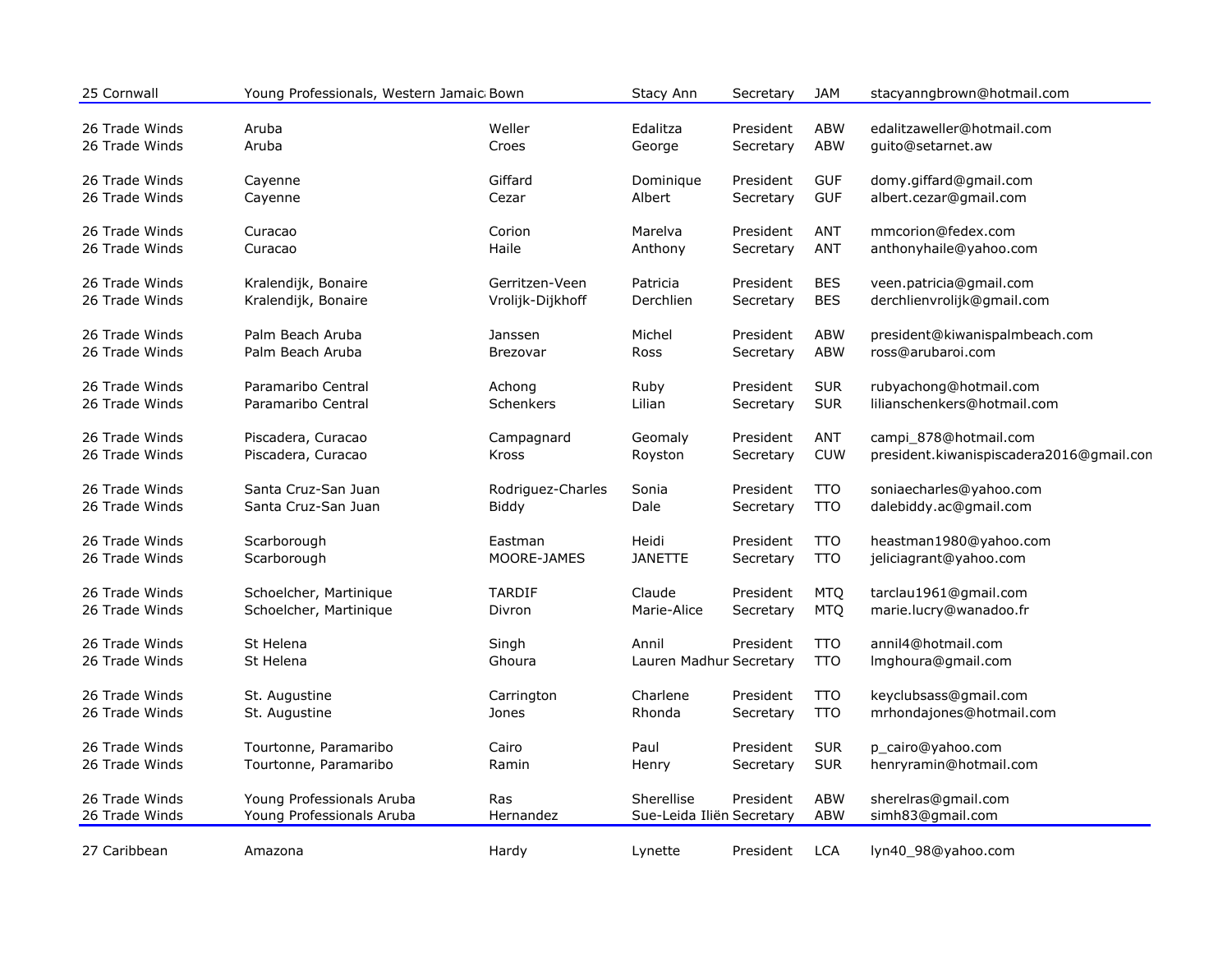| 27 Caribbean | Amazona                          | Joseph-Bruce     | Renetta                  | Secretary | <b>LCA</b> | renetta joseph@hotmail.com          |
|--------------|----------------------------------|------------------|--------------------------|-----------|------------|-------------------------------------|
| 27 Caribbean | Arc En Ciel                      | Saint-Louis      | Didier                   | President | <b>MTO</b> | saint-louis.techia@orange.fr        |
| 27 Caribbean | Arc En Ciel                      | Walter           | Marie-Odile              | Secretary | <b>MTQ</b> | walter.marieodile@gmail.com         |
| 27 Caribbean | Barbados North, Speightstown     | Harper           | Annette                  | President | <b>BRB</b> | annhar007@gmail.com                 |
| 27 Caribbean | Barbados North, Speightstown     | <b>Boyce</b>     | Adrian                   | Secretary | <b>BRB</b> | boyce577@gmail.com                  |
| 27 Caribbean | <b>Barbados South</b>            | <b>Burton</b>    | Selvin                   | President | <b>BRB</b> | sburton@caribsurf.com               |
| 27 Caribbean | <b>Barbados South</b>            | Squires          | Veronica                 | Secretary | <b>BRB</b> | vjsquires@gmail.com                 |
| 27 Caribbean | Barbados Young Professionals     | Sealy            | Nicole                   | President | <b>BRB</b> | n.sealy246@gmail.com                |
| 27 Caribbean | Barbados Young Professionals     | Howell           | Danielle                 | Secretary | <b>BRB</b> | Danielle_howell@live.com            |
| 27 Caribbean | Barbados-Central                 | Patrick          | Marilyn                  | President | <b>BRB</b> | flomari62@gmail.com                 |
| 27 Caribbean | Barbados-Central                 | Griffith         | Tamara                   | Secretary | <b>BRB</b> | tngriffith@hotmail.com              |
| 27 Caribbean | Bridgetown                       | Holdip           | Kendra                   | President | <b>BRB</b> | kendracecile@hotmail.com            |
| 27 Caribbean | Bridgetown                       | <b>Phillips</b>  | Natalie                  | Secretary | <b>BRB</b> | nat28_65@hotmail.com                |
| 27 Caribbean | Bridgetown Young Professionals   | Elcock           | <b>Brian</b>             | President | <b>BRB</b> | bcreative.photography@gmail.com     |
| 27 Caribbean | Bridgetown Young Professionals   | Cumberbatch      | Ashaa                    | Secretary | <b>BRB</b> | ac_batch@live.com                   |
| 27 Caribbean | Cachibou Nord Atlantique         | Keclard-Mondesir | Manuéla                  | President | <b>MTQ</b> | medezy2@hotmail.fr                  |
| 27 Caribbean | Cachibou Nord Atlantique         | Nisas            | Guy-Michel               | Secretary | <b>MTQ</b> | gm.nisas@outlook.fr                 |
| 27 Caribbean | Castries                         | Harris           | Veronica                 | President | <b>BRB</b> | rockveronica3@gmail.com             |
| 27 Caribbean | Castries                         | Heeralall        | Narpaul                  | Secretary | <b>LCA</b> | narpaul_h@hotmail.com               |
| 27 Caribbean | Coeur De Creole                  | Landy            | George                   | President | <b>MTQ</b> | george.landy@martiniquetourisme.com |
| 27 Caribbean | Coeur De Creole                  | Techy            | Marie-Claude             | Secretary | <b>MTQ</b> | marieclaude.techy@orange.fr         |
| 27 Caribbean | Fleur De Cannelle Sud Martinique | Moothamah        | Merry Lyne               | President | <b>MTQ</b> | moothamah.merry@orange.fr           |
| 27 Caribbean | Fleur De Cannelle Sud Martinique | Cartel           | Catherine                | Secretary | <b>MTQ</b> | cartelcatrine@yahoo.fr              |
| 27 Caribbean | Fort-De-France                   | Rose-Elie        | Frédéric                 | President | <b>MTQ</b> | roelie@live.fr                      |
| 27 Caribbean | Fort-De-France                   | Paderna          | Jean-Claude              | Secretary | <b>MTQ</b> | jclpad@gmail.com                    |
| 27 Caribbean | Le Flamboyant                    | Symphor          | Michele                  | President | <b>MTQ</b> | s.mich24@hotmail.com                |
| 27 Caribbean | Le Flamboyant                    | <b>Bapte</b>     | Maryvonne                | Secretary | <b>MTQ</b> | maryvonne.bapte@wanadoo.fr          |
| 27 Caribbean | Le Genipa                        | <b>FREDOC</b>    | Rachelle Hélèn President | Secretary | <b>MTQ</b> | rachel-helene.fredoc@hotmail.fr     |
| 27 Caribbean | Le Genipa                        | Lebrave          | Lucie                    |           | <b>MTQ</b> | lucie.lebrave@orange.fr             |
| 27 Caribbean | Pride of Barbados                | Goodridge-Lovell | Diana                    | President | <b>BRB</b> | dianagoodridgelovell@gmail.com      |